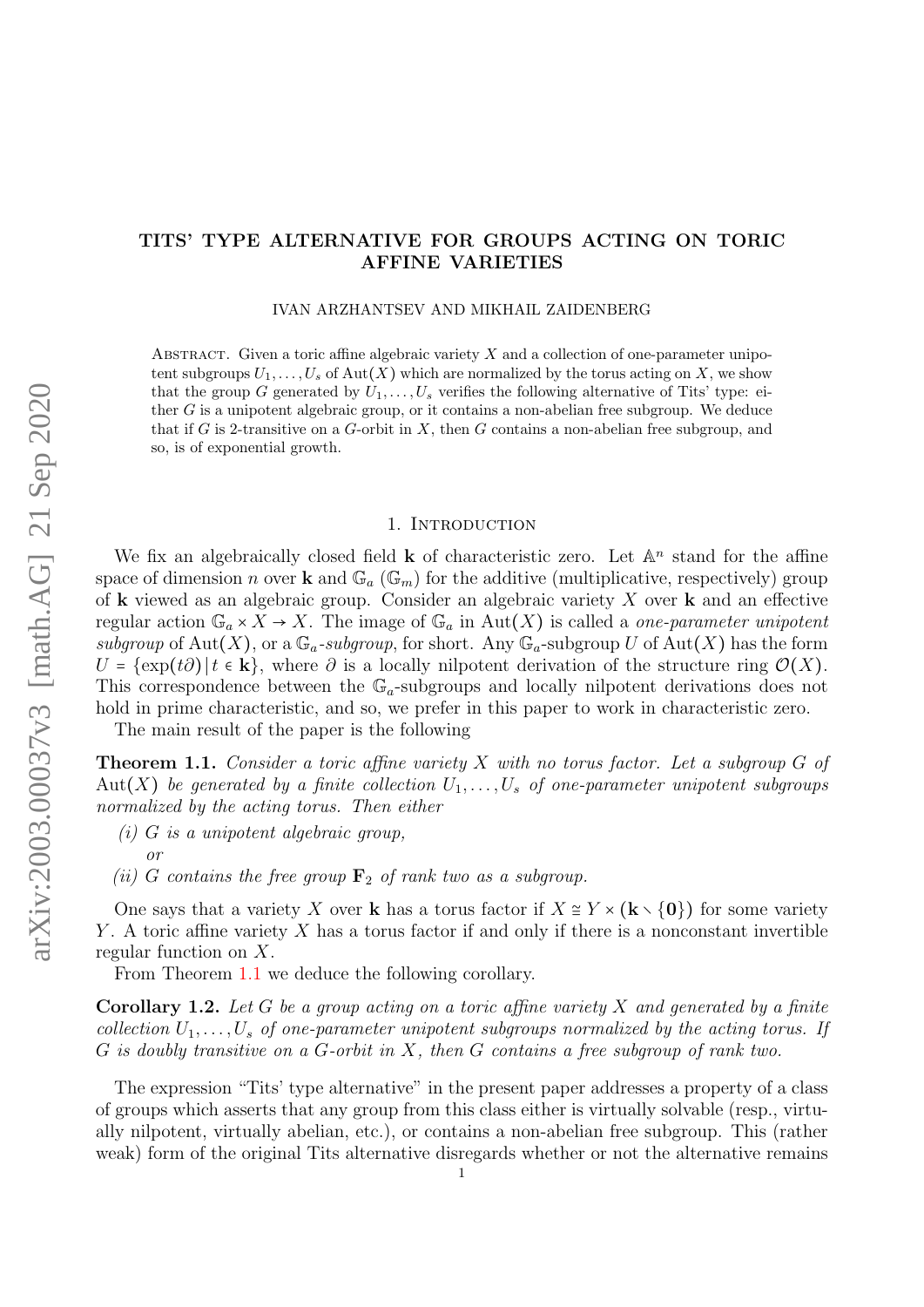true when passing to a subgroup. We wonder whether, under the setup of Theorem [1.1,](#page-0-0) any (finitely generated) subgroup  $H$  of  $G$  either is virtually solvable, or contains a free subgroup of rank two.

Let us provide a brief survey on the classical Tits alternative for the automorphism groups arising in algebraic geometry. Recall that, due to the original Tits' theorem  $[Tits(1972)]$ , any finitely generated subgroup of a linear algebraic group either is virtually solvable, or contains a non-abelian free subgroup. Over a field of characteristic zero, the Tits alternative holds for any, not necessarily finitely generated, linear group [\[Tits\(1972\)\]](#page-23-0); in the sequel we call this property the enhanced Tits alternative. As an example, we can cite the following result due to S. Cantat and Ch. Urech.

<span id="page-1-0"></span>**Theorem 1.3** ([\[Cantat\(2011\),](#page-22-0) [Urech\(2017\)\]](#page-23-1)). The group of birational transformations of a compact complex Kähler surface verifies the enhanced Tits alternative, that is, any of its non-virtually solvable subgroups contains a free subgroup of rank two.

This theorem extends the earlier result of S. Lamy [\[Lamy\(2011\)\]](#page-22-1) which says that  $Aut(A^2)$ verifies the enhanced Tits alternative. The Tits alternative holds also for the tame automorphism group of  $SL_2(\mathbb{C})$  viewed as an affine quadric threefold [\[Bisi et al.\(2014\),](#page-21-0) Thm. C]. The enhanced Tits alternative is known to hold for the automorphism group of any compact Kähler variety [Dinh et al.  $(2015)$ , Thm. 1.1] (cf. also [Hu $(2019)$ ] for the positive characteristic case), and as well for the group of birational transformations of any hyperkähler variety  $[O$ guiso $(2006)]$ ; see also  $[K$ urnosov et al. $(2019)]$ .

Our starting point was actually the transitivity issue, see Corollary [1.2.](#page-0-1) Let  $X$  be a toric affine variety over k of dimension at least two with no torus factor, and let SAut(X)  $\subset$  Aut(X) be the subgroup generated by all the  $\mathbb{G}_a$ -subgroups of Aut(X). It is known [\[Arzhantsev et al.\(2012\),](#page-21-1) Thm. 2.[1](#page-0-2)] that  $\text{SAut}(X)$  acts highly transitively <sup>1</sup> on the smooth locus reg(X), that is, m-transitively for any  $m \geq 1$ . A variety X satisfying the latter property is called *flexible*; see  $\left[Arzhantsev \right]$  at  $\left[2013\right)$ , Thm. 1.1 for a criterion of flexibility. Notice that an algebraic subgroup  $G \subset Aut(X)$  cannot act highly transitively on its orbit, by a dimension count argument.

A  $\mathbb{G}_a$ -subgroup acting on a toric variety X is called a *root subgroup* if it is normalized by the acting torus. The term *root subgroup* is due to the fact that any such subgroup is associated with a certain lattice vector called a Demazure root, see subsection [2.2.](#page-4-0) Assuming in addition that a toric affine variety  $X$  is smooth in codimension two, one can find a finite number of root subgroups  $U_1, \ldots, U_s$  of Aut $(X)$  such that the group  $G = (U_1, \ldots, U_s)$  gen-erated by these subgroups still acts highly transitively on reg(X) [\[Arzhantsev et al.\(2019\),](#page-21-3) Thm. 1.1. <sup>[2](#page-0-2)</sup> If  $X = \mathbb{A}^n$ ,  $n \geq 2$ , then just three  $\mathbb{G}_a$ -subgroups (which are not root subgroups, in general) are enough [\[Arzhantsev et al.\(2019\),](#page-21-3) Thm. 1.3]; such subgroups are found explicitly in  $[Andrist(2019)]$ . For instance, for  $n = 2$  the group G generated by the root subgroups

$$
U_1 = \{(x, y) \mapsto (x + t_1 y^2, y)\} \text{ and } U_2 = \{(x, y) \mapsto (x, y + t_2 x)\}, \quad t_1, t_2 \in \mathbf{k}
$$

<sup>&</sup>lt;sup>1</sup>Or infinitely transitively, in the terminology of  $[Arzhantsev et al. (2013)]$ .

<sup>&</sup>lt;sup>2</sup>It is conjectured [Arzhantsev et al.  $(2019)$ , Conj. 1.1] that an analogous result holds for any flexible affine variety.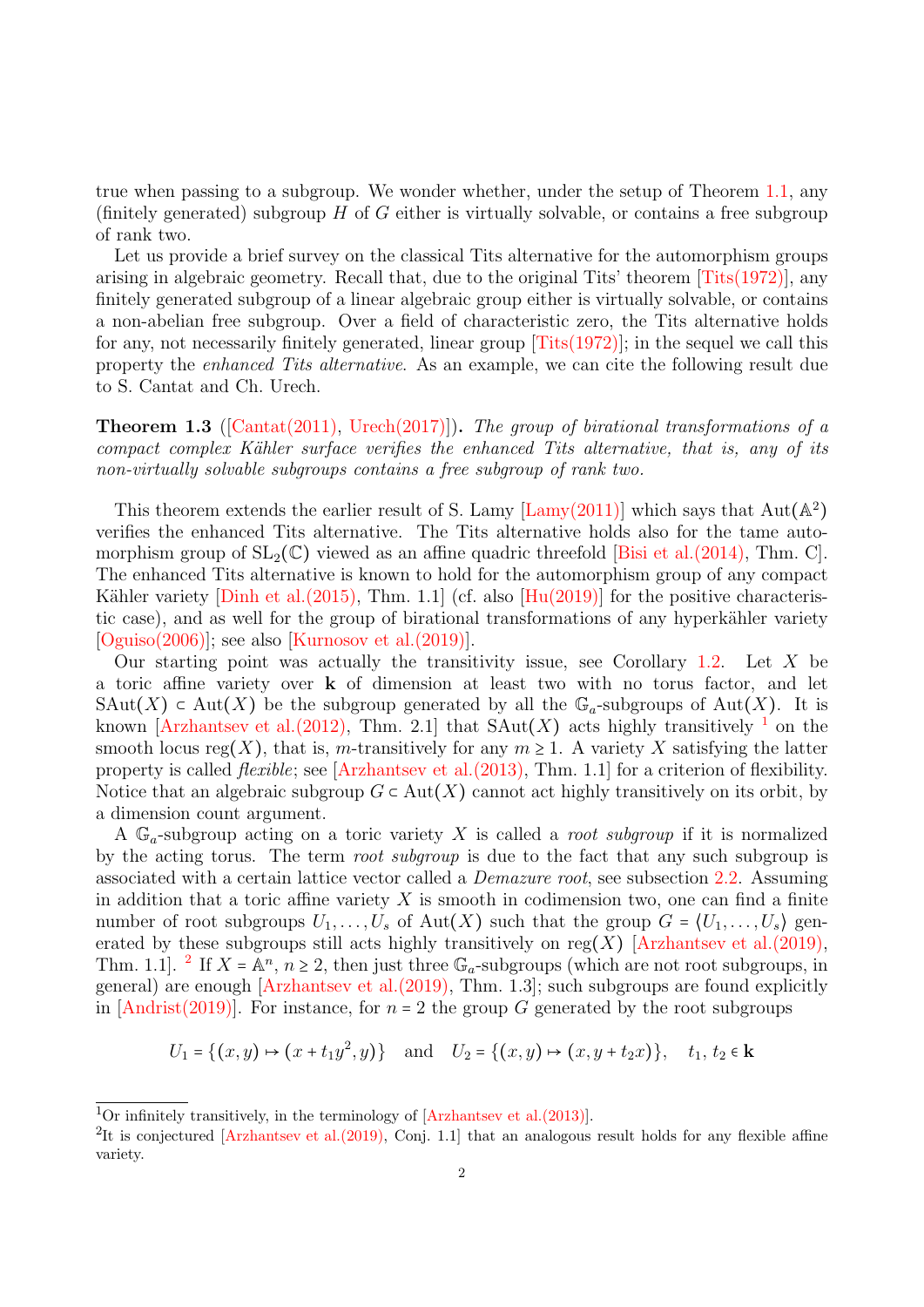acts highly transitively on  $\mathbb{A}^2 \setminus \{0\}$  equipped with the standard action of the 2-torus, see [\[Lewis et al.\(2018\),](#page-22-5) Cor. 21]. Adding one more root subgroup

$$
U_3 = \{(x, y) \mapsto (x + t_3, y)\}, \quad t_3 \in \mathbf{k},
$$

one gets the group  $\langle U_1, U_2, U_3 \rangle$  acting highly transitively on  $\mathbb{A}^2$  (cf. [\[Chistopolskaya\(2018\)\]](#page-22-6)).

The following question arises: What can one say about a group acting highly transitively on an algebraic variety? More specifically, let us formulate the following conjecture.

**Conjecture 1.** Let X be an affine variety over **k** of dimension  $\geq 2$ . Consider the group

$$
G = \langle U_1, \dots U_s \rangle
$$

generated by  $\mathbb{G}_a$ -subgroups  $U_1,...U_s$  of  $\text{Aut}(X)$ . Suppose G is doubly transitive on a G-orbit. Then G contains a non-abelian free subgroup.

Corollary [1.2](#page-0-1) partially confirms Conjecture [1.](#page-1-0) Of course, an analog of this conjecture makes sense in different categories. For instance, one might ask (following a referee's suggestion) whether any highly transitive group of homeomorphisms of a compact manifold contains a non-abelian free subgroup; see, e.g., [\[Whittaker\(1967\)\]](#page-23-3) for examples of highly transitive groups of homeomorphisms. However, the group-combinatorial analog of the conjecture fails; indeed, the torsion group of finite permutations of  $\mathbb N$  is highly transitive. The same holds for the infinite alternating group, that is, the simple group of finite even permutations of N.

Conjecture 1 is inspired in turn by the following question proposed by J.-P. Demailly:

Question 1. What can one say about the growth of the group

$$
G = \langle U_1, ..., U_s \rangle
$$

generated by a sequence of one-parameter unipotent subgroups, meaning by "growth" the maximal growth of the finitely generated subgroups of G?

For instance, the group  $G$  in Conjecture [1](#page-1-0) has exponential growth provided the conjecture is true. Anyway, this group  $G$  cannot have a polynomial growth, see Proposition [5.5.](#page-20-0) The group G in Theorem [1.1](#page-0-0) is of polynomial growth in case (i), and of exponential growth in case (ii); the latter holds as well for the group G in Corollary [1.2.](#page-0-1) In the combinatorial setup, we do not know the answer to the following general question.

Question 2. Let G be a finitely generated group. Assume G acts highly transitively on a set X. Can G be of intermediate growth?

See, e.g., [\[Fima et al.\(2015\),](#page-22-7) [Fima et al.\(2020\),](#page-22-8) [Garion et al.\(2013\),](#page-22-9) [Hull et al.\(2016\)\]](#page-22-10) for recent studies on highly transitive actions of countable groups, and [\[Hull et al.\(2016\),](#page-22-10) [Fima et al.\(2020\)\]](#page-22-8) for surveys. However, the groups of algebro-geometric nature that we study in this paper are quite different.

The proof of our main Theorem [1.1](#page-0-0) exploits a constructive criterion/algorithm to decide whether the group  $G$  in this theorem is a unipotent algebraic group. We introduce a combinatorial data associated to the given collection of the one-parameter unipotent subgroups  $U_1, \ldots, U_s$  acting on our toric variety X. This data is expressed in terms of Demazure roots  $(\rho, e)$ . To a Demazure root there corresponds a root derivation  $\partial_{\rho, e}$  acting on the structure ring  $\mathcal{O}(X)$ . It can be viewed as a vector field, and it generates a root subgroup  $U_{\rho,e}$ . If G does not contain any non-abelian free group, then there are strong constraints on the Lie brackets between the root derivations generating the root subgroups of  $G$ ; namely, the bracket of any two such derivations is proportional to one of them. These constraints are encoded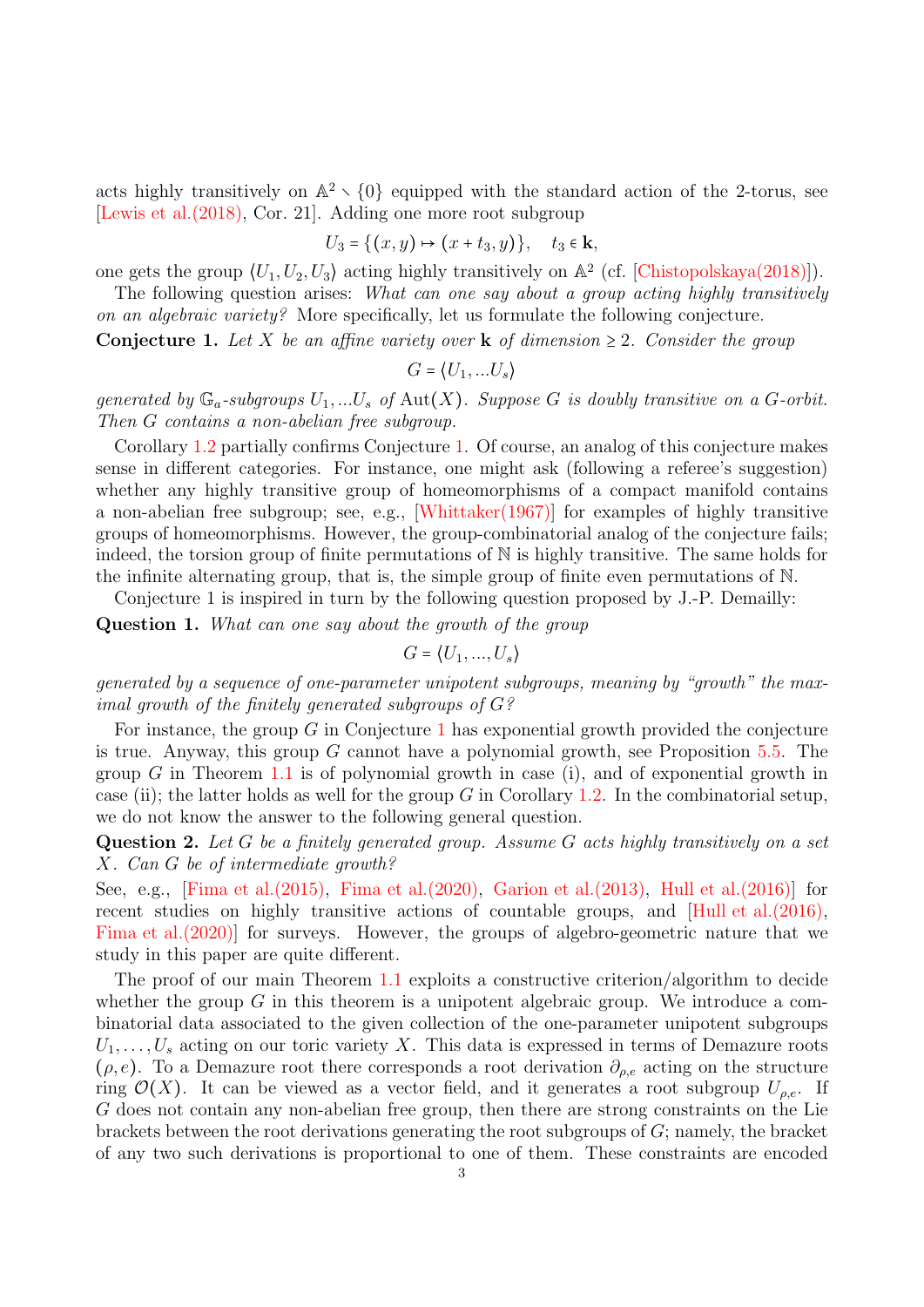in a directed graph Γ whose vertices are certain abelian Lie algebras which are indexed via the facets of the associated polyhedral cone of  $X$  and generated by the corresponding root derivations; see Definition [4.5.](#page-11-0) Any edge of  $\Gamma$  is oriented in the direction of the bracket of its end vertices provided the corresponding subalgebras do not commute; otherwise, the edge is absent. The geometry of  $\Gamma$  determines the structure of G. It occurs that  $\Gamma$  has no oriented cycle if and only if it has no bidirected edge, if and only if  $G$  is a unipotent algebraic group, see Proposition [4.8.](#page-15-0) Theorem [1.1](#page-0-0) is a byproduct of this criterion.

The content of this paper is as follows. Besides the Introduction, the paper includes four sections. Section [2](#page-3-0) contains the notation and preliminary facts from toric geometry. In Section [3](#page-6-0) we prove Theorem [1.1](#page-0-0) in the particular case of a group  $G$  generated by just two root subgroups, see Proposition [3.1.](#page-6-1) The main results of subsections [4.1](#page-10-0) and [4.2](#page-15-1) are Propositions [4.7](#page-12-0) and [4.8,](#page-15-0) respectively. The former contains a combinatorial criterion for a Lie algebra of derivations to be nilpotent and finite dimensional. The latter provides, in our framework, a link between nilpotent Lie algebras and unipotent algebraic groups. Together, these give Proposition [4.1](#page-9-0) which says that if any two root subgroups from the group  $G = (U_1, \ldots, U_s)$  generate a unipotent algebraic group, then G itself is a unipotent algebraic group. Theorem [1.1](#page-0-0) follows immediately from Propositions [3.1](#page-6-1) and [4.1.](#page-9-0) Corollary [1.2](#page-0-1) follows from this theorem due to Proposition [5.2](#page-19-0) in subsection [5.1.](#page-19-1) According to this proposition, a unipotent linear algebraic group cannot act 2-transitively on an algebraic variety. Finally, in subsection [5.2](#page-19-2) we establish that a highly transitive group cannot be virtually solvable; see Corollary [5.8.](#page-21-5) In particular, such a group is of exponential growth provided it satisfies a Tits' type alternative; cf. Question 2.

#### 2. Preliminaries from toric geometry

<span id="page-3-0"></span>We start by recalling the standard notation and definitions of toric geometry.

<span id="page-3-1"></span>2.1. Toric affine varieties. Consider an algebraic torus  $\mathbb{T} = (\mathbb{G}_m)^n$ . Let N be the lattice of one-parameter subgroups of  $\mathbb{T}$ ,  $N^{\vee}$  = Hom  $(\mathbb{T}, \mathbb{G}_m)$  the dual lattice of characters, and  $\langle \cdot, \cdot \rangle: N \times N^{\vee} \to \mathbb{Z}$  the natural pairing; see, e.g., [\[Cox et al.\(2011\)\]](#page-22-11) or [6, Def. 4.2]. Let  $\chi^m$ stand for the character of T which corresponds to  $m \in N^{\vee}$ , so that  $\chi^m \chi^{m'} = \chi^{m+m'}$ . The group algebra  $\mathbf{k}[N^{\vee}] = \bigoplus_{m \in N^{\vee}} \mathbf{k} \chi^m$  can be identified with the structure algebra  $\mathcal{O}(\mathbb{T})$ .

Consider further the pair of dual Q-vector spaces  $N_{\mathbb{Q}} = N \otimes \mathbb{Q}$  and  $N_{\mathbb{Q}}^{\vee} = N^{\vee} \otimes \mathbb{Q}$ , a closed polyhedral cone  $\Delta_{\mathbb{Q}} \subset N_{\mathbb{Q}}$  and its dual cone  $\Delta_{\mathbb{Q}} \subset N_{\mathbb{Q}}^{\vee}$ . By abuse of language, by the associated pair of *lattice cones* we mean the pair  $(\Delta, \tilde{\Delta}^{\vee})$ , where  $\Delta = N \cap \Delta_{\mathbb{Q}}$  and  $\Delta^{\vee} = N^{\vee} \cap \Delta_{\mathbb{Q}}^{\vee}$ , respectively. With any (closed) polyhedral lattice cone  $\Delta \subset N$  one associates the normal toric affine variety

$$
X = \operatorname{Spec} \left( \bigoplus_{m \in \Delta^{\vee}} \mathbf{k} \chi^m \right),
$$

and any normal toric affine variety arises in this way. The  $\mathbb{T}$ -action on X is induced by the  $\Delta^{\vee}$ grading on the structure algebra  $\mathcal{O}(X)$ . By Gordon's Lemma [Cox et al. (2011), Prop. 1.2.17], the cones  $\Delta$  and  $\Delta^{\vee}$  are both finitely generated monoids. The lattice vectors  $(\rho_i)_{i=1,\dots,k}$  on the extremal rays of  $\Delta_{\mathbb{Q}}$ , which are elements of the minimal system of generators of  $\Delta$ , are called ray generators. These are in one-to-one correspondence with the facets of the dual polyhedral cone  $\Delta_{\mathbb{Q}}^{\vee}$ . The variety X has no torus factor if and only if  $\Delta_{\mathbb{Q}}$  is full dimensional,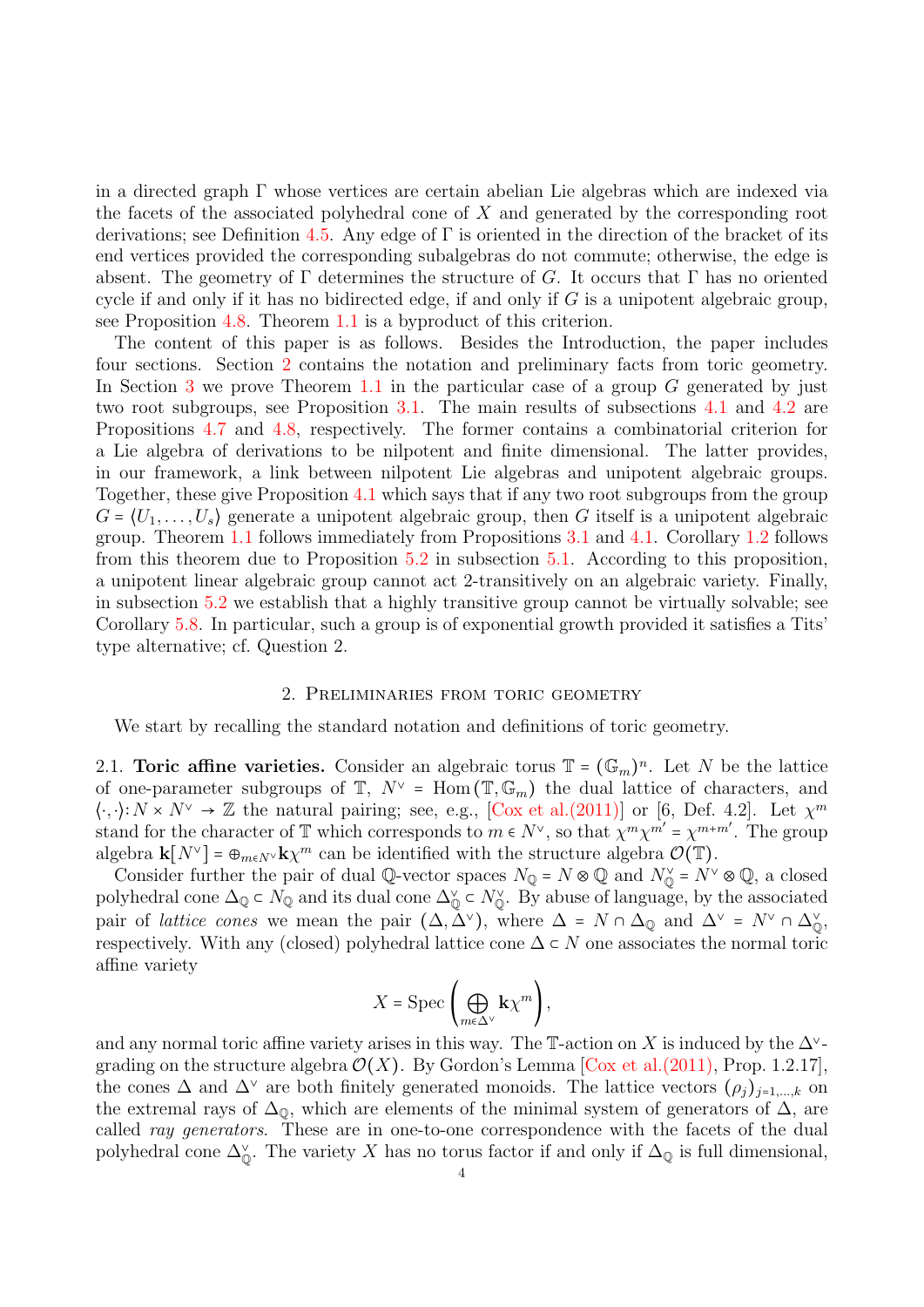if and only if  $\Delta_{\mathbb{Q}}^{\vee} \subset N_{\mathbb{Q}}^{\vee}$  is pointed, that is, contains no affine line. See also [\[Cox et al.\(2011\),](#page-22-11) [Fulton\(1993\),](#page-22-12) [Oda\(1988\)\]](#page-23-4) for a detailed exposition.

#### <span id="page-4-0"></span>2.2. Root derivations and root subgroups. The *Demazure facets*

$$
S_j = \{ e \in N^{\vee} \mid \langle \rho_j, e \rangle = -1, \quad \langle \rho_i, e \rangle \ge 0, \quad i = 1, \dots, k, \quad i \ne j \}, \quad j = 1, \dots, k
$$

are lattice polyhedra in  $N^{\vee}$ . Each of them is contained in a hyperplane of  $N^{\vee}_{\mathbb{Q}}$  parallel to a facet of  $\Delta_{\mathbb{Q}}^{\vee}$  and situated outside the cone  $\Delta_{\mathbb{Q}}^{\vee}$ . The lattice vectors  $e \in \bigcup_{j=1}^{k} S_j$  are called Demazure roots. Any Demazure facet contains an infinite set of Demazure roots. To a Demazure root  $e \in S_j$  one associates the root derivation  $\partial_{\rho_j,e} \in \mathrm{Der}(\mathcal{O}(X))$ , which acts on the character  $\chi^m$ via

$$
\partial_{\rho_j,e}(\chi^m) = \langle \rho_j, m \rangle \chi^{m+e}.
$$

The kernel of  $\partial_{\rho_j,e}$  is spanned by the characters  $\chi^m$ , where m runs over the facet of  $\Delta^{\vee}$  defined by  $\langle \rho_j, m \rangle = 0$ .

The root derivations are precisely the homogeneous locally nilpotent derivations of the graded algebra  $\mathcal{O}(X) = \bigoplus_{m \in \Delta^{\vee}} k_{X}^{m}$ . Recall [\[Liendo\(2010\),](#page-22-13) Thm. 2.4] that any homogeneous derivation of  $\mathcal{O}(X)$  is proportional to one of the form  $\partial_{\rho,e}$  for some  $\rho \in N$  and  $e \in N^{\vee}$  acting via

<span id="page-4-3"></span>
$$
\partial_{\rho,e}(\chi^m) = \langle \rho, m \rangle \chi^{m+e},
$$

where e is called the *degree* of  $\partial_{\rho,e}$ . One has [\[Romaskevich\(2014\),](#page-23-5) Sect. 3]

(1) 
$$
[\partial_1, \partial_2] = \partial_{\rho, e_1 + e_2} \quad \text{with} \quad \rho = d\rho_2 - c\rho_1.
$$

The root subgroups  $\exp(t\partial_{\rho_j,e})$  are precisely the  $\mathbb{G}_a$ -subgroups of Aut(X) normalized by the torus T. See, e.g., [\[Arzhantsev et al.\(2019\),](#page-21-3) [Arzhantsev et al.\(2021\),](#page-21-6) [Freudenburg\(2017\),](#page-22-14) [Liendo\(2010\)\]](#page-22-13) for further details.

<span id="page-4-1"></span>2.3. Cox rings and total coordinates. Let X be a normal toric affine variety X with no torus factor. The divisor class group  $Cl(X)$  is the abelian group generated by the classes of the prime T-invariant divisors  $D_1, \ldots, D_k$  on X. These divisors are in one-to-one correspondence with the ray generators  $(\rho_j)_{j=1,\dots,k}$ . The Cox ring of X is the polynomial ring  $\mathcal{O}(\mathbb{A}^k)$  =  $\mathbf{k}[x_1,\ldots,x_k]$  on a distinguished set of variables called the *total coordinates*. It is equipped with a Cl(X)-grading defined by  $\deg(x_i) = [D_i], i = 1, \ldots, k$ . This grading corresponds to a diagonal action on  $\mathbb{A}^k$  = Spec( $\mathbf{k}[x_1,\ldots,x_k]$ ) of the *Cox quasitorus*  $F_{\text{Cox}}$  = Hom (Cl(X),  $\mathbb{G}_m$ ). Recall that a quasitorus is a direct product of an algebraic torus and a finite abelian group. One has [\[Arzhantsev et al.\(2015\),](#page-21-7) Thm. 2.1.3.2]

$$
X \cong \operatorname{Spec}(\mathcal{O}(\mathbb{A}^k)^{F_{\text{Cox}}}) = \mathbb{A}^k / F_{\text{Cox}}.
$$

See also [\[Arzhantsev et al.\(2015\),](#page-21-7) [Arzhantsev et al.\(2019\)\]](#page-21-3), [\[Cox et al.\(2011\),](#page-22-11) Ch. 5].

<span id="page-4-2"></span>**Lemma 2.1.** Let  $e \in S_j$  be a Demazure root, and let  $\hat{e} = (c_1, \ldots, c_k) \in \mathbb{Z}^k$ , where  $c_i = (\rho_i, e)$ . Then the following hold.

(a) The integer lattice vector  $\hat{e}$  is a Demazure root of  $\mathbb{A}^k$  (viewed as a toric variety with the standard action of the k-torus) which belongs to the jth Demazure facet  $\hat{S}_j$  of the first octant  $\mathbb{Z}_{\geq 0}^k \subset \mathbb{Z}^k$ .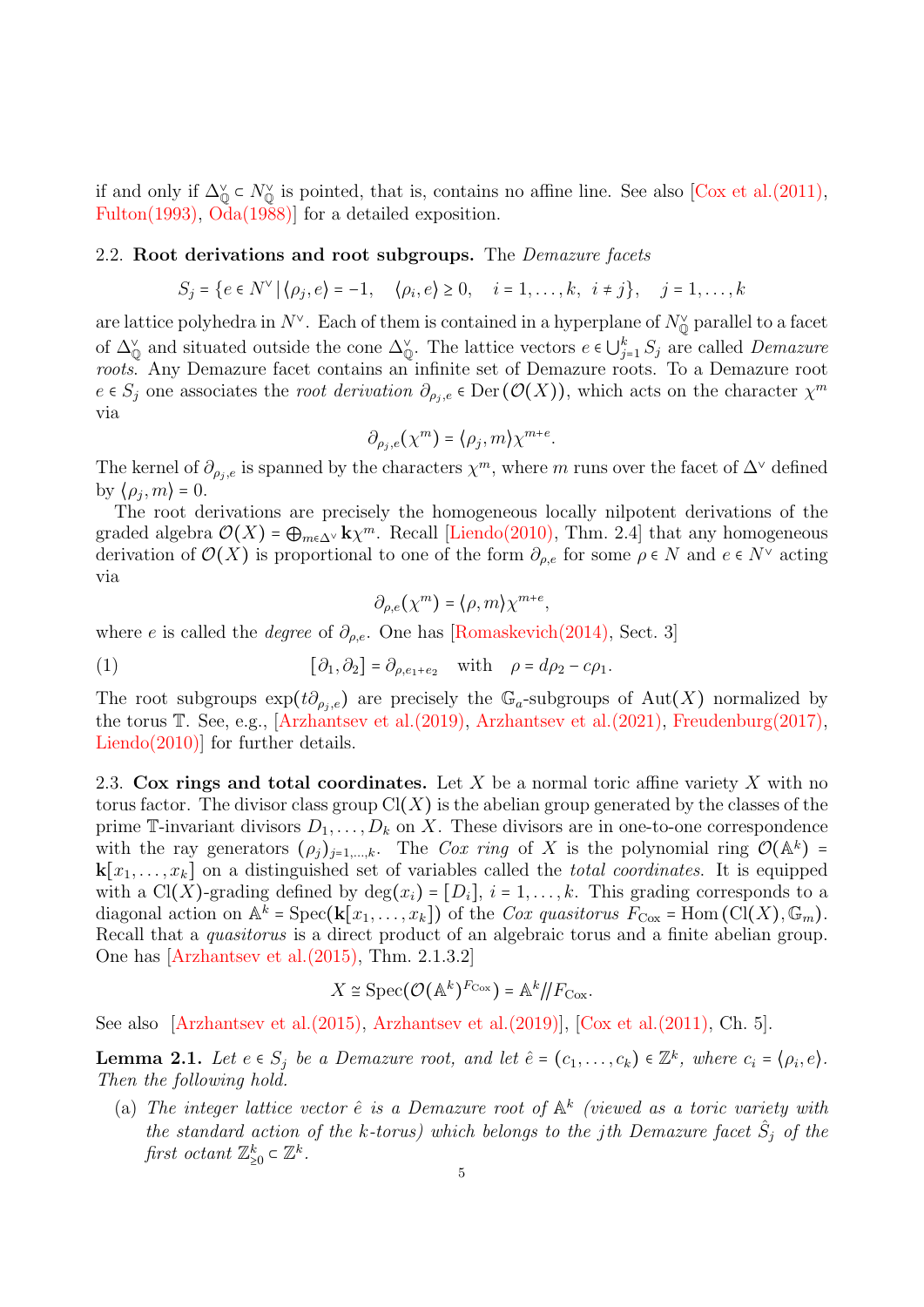(b) Let  $(\varepsilon_i)_{i=1,\dots,k}$  be the ray generators of the lattice cone  $\mathbb{Z}_{\geq 0}^k$ . Then one has

<span id="page-5-0"></span>
$$
(2) \qquad \hat{\partial} \coloneqq \partial_{\varepsilon_j, \hat{e}} = M_j \frac{\partial}{\partial x_j}, \quad \text{where} \quad M_j = x_1^{c_1} \cdots x_{j-1}^{c_{j-1}} x_{j+1}^{c_{j+1}} \cdots x_k^{c_k} \in \mathbf{k}[x_1, \ldots, x_{j-1}, x_{j+1}, \ldots, x_k].
$$

<span id="page-5-2"></span>The associated  $\mathbb{G}_a$ -subgroup consists of elementary transformations

(3) 
$$
\exp(t\hat{\partial}) : (x_1, ..., x_k) \mapsto (x_1, ..., x_{j-1}, x_j + tM_j, x_{j+1}, ..., x_k), \ t \in \mathbf{k}.
$$

This is a subgroup of the tame automorphism group Tame  $(\mathbb{A}^k)$ .

(c) The Cox quasitorus  $F_{\text{Cox}}$  and the  $\mathbb{G}_a$ -subgroup  $\exp(t\hat{\partial})$  commute in Aut $(\mathcal{O}(\mathbb{A}^k))$ , and

(4) 
$$
\exp(t\hat{\partial})|_{\mathcal{O}(\mathbb{A}^k)^{F_{\text{Cox}}}} = \exp(t\partial_{\rho_j,e}).
$$

(d) Given a sequence  $(\partial_1,\ldots,\partial_s)$  of root derivations of  $\mathcal{O}(X)$ , where  $\partial_i = \partial_{\rho_{j(i)},e_i}$  with a Demazure root  $e_i \in S_{j(i)}$  of X, and the sequence of the corresponding root derivations  $\hat{\partial}_i = \partial_{\varepsilon_{j(i)},\hat{e}_i}$  of the Cox ring  $\mathcal{O}(\mathbb{A}^k) = \mathbf{k}[x_1,\ldots,x_k]$  with  $\hat{e}_i \in \hat{S}_{j(i)}, i = 1,\ldots,s$ , consider the Lie algebras L and  $\hat{L}$  generated, respectively, by  $\partial_1,\ldots,\partial_s$  and  $\hat{\partial}_1,\ldots,\hat{\partial}_s$ . Then the correspondence  $\partial_i \mapsto \hat{\partial}_i$ ,  $i = 1, \ldots, s$ , induces an isomorphism of Lie algebras  $L \cong \hat{L}$ .

Proof. Statement (a) is immediate; statements (b) and (c) follow easily from [\[Arzhantsev et al.\(2019\),](#page-21-3) Lem. 4.20.b]; see [\[Arzhantsev et al.\(2019\),](#page-21-3) (12)] for [\(2\)](#page-5-0). To show (d), consider the morphism  $\pi: \mathbb{A}^k \to X = \mathbb{A}^k / \! / F_{\text{Cox}}$ . The induced pullback homomorphism  $\pi^*:\mathcal{O}(X) \to \mathcal{O}(\mathbb{A}^k)$  is injective, and its image coincides with the algebra of invariants  $\mathcal{O}(\mathbb{A}^k)^{F_{\text{Cox}}}$ . The induced homomorphism of the Lie algebras of vector fields  $\pi^*:\text{Vec}(X) \to$ Vec( $\mathbb{A}^k$ ) is as well injective, and its image coincides with the Lie subalgebra of  $F_{\text{Cox}}$ -invariant vector fields on  $\mathbb{A}^k$  yielding an isomorphism  $\text{Vec}(X) \cong \text{Vec}(\mathbb{A}^k)^{F_{\text{Cox}}}$ . Considering the derivations as vector fields, we have  $\pi^*(\partial_i) = \hat{\partial}_i$ ,  $i = 1, \ldots, s$ , and  $\pi^*(L) = \hat{L}$ .

Recall that a linear algebraic group is called *unipotent* if it consists of unipotent matrices. In characteristic zero, any unipotent algebraic group is isomorphic to an affine space  $\mathbb{A}^n$  as a variety. Any orbit of a unipotent algebraic group acting regularly on an affine variety is closed and isomorphic to an affine space. In the sequel we need the following technical results.

<span id="page-5-1"></span>**Proposition 2.2.** Given a collection of Demazure roots  $(e_{j(i),i} \in S_{j(i)})_{i=1,...,s}$ , let

$$
G = \langle U_i | i = 1, \ldots, s \rangle \subset \text{Aut}(X) \quad \text{where} \quad U_i = \exp(t \partial_{\rho_{j(i)}, e_{j(i), i}}).
$$

Consider the root derivations  $\hat{\partial}_i = \hat{\partial}_{\varepsilon_{j(i)}, \hat{\varepsilon}_{j(i),i}}$  and the root subgroups  $\hat{U}_i = \exp(t\hat{\partial}_i)$  acting on  $\mathbb{A}^k$ ,  $i = 1, \ldots, s$ . Let

$$
\hat{G} = \langle \hat{U}_i | i = 1, \ldots, s \rangle \subset \text{Aut}(\mathbb{A}^k).
$$

Then the following holds.

- (a) If  $\hat{G}$  contains a free subgroup  $\mathbf{F}_m$  of rank  $m \geq 2$  then G does.
- (b) If  $\hat{G}$  is a unipotent algebraic group then G is, and, moreover,  $G \cong \hat{G}$ .

*Proof.* (a) Since any subgroup  $\hat{U}_i$ ,  $i = 1, \ldots, s$  commutes with the quasitorus  $F_{\text{Cox}}$  in Aut $(\mathbb{A}^k)$ one has

$$
\hat{G} \subset \mathrm{Centr}_{\mathrm{Aut}(\mathbb{A}^k)}(F_{\mathrm{Cox}}) \subset \mathrm{Norm}_{\mathrm{Aut}(\mathbb{A}^k)}(F_{\mathrm{Cox}}),
$$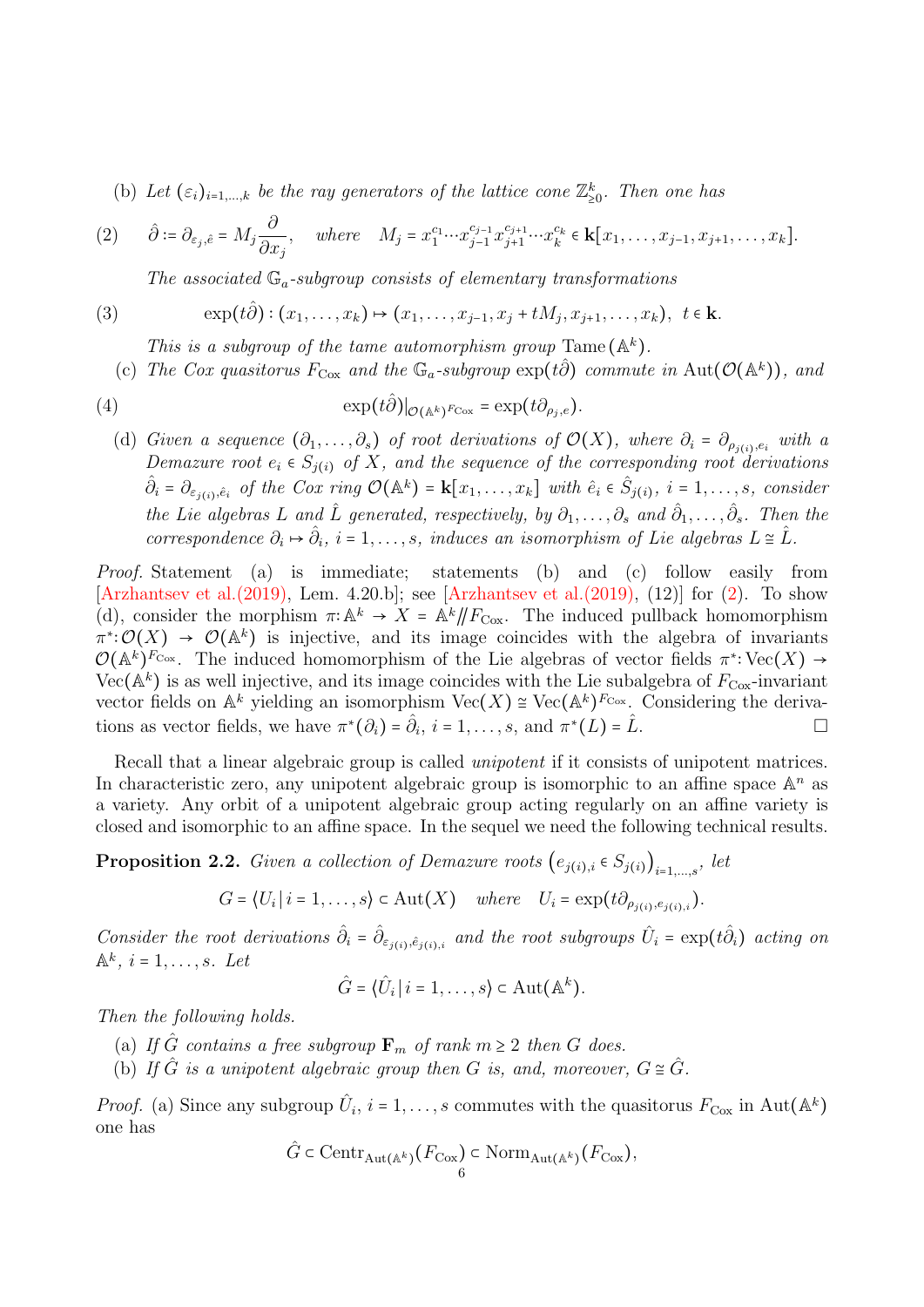where Centr<sub>Aut(Ak)</sub>( $F_{\text{Cox}}$ ) and Norm<sub>Aut(Ak)</sub>( $F_{\text{Cox}}$ ) are the centralizer and the normalizer of  $F_{\text{Cox}}$  in Aut( $\mathbb{A}^k$ ), respectively. There is the exact sequence [\[Arzhantsev et al.\(2010\),](#page-21-8) Thm. 5.1]

(5) 
$$
1 \to F_{\text{Cox}} \to \text{Norm}_{\text{Aut}(\mathbb{A}^k)}(F_{\text{Cox}}) \xrightarrow{\tau} \text{Aut}(X) \to 1.
$$

Assume  $\hat{G}$  contains a free subgroup  $\mathbf{F}_m$  of rank  $m \geq 2$ . We claim that the restriction

<span id="page-6-3"></span>
$$
\tau|_{\mathbf{F}_m}: \mathbf{F}_m \to \mathbf{F}_m/(\mathbf{F}_m \cap F_{\text{Cox}}) \subset \text{Aut}(X)
$$

is an isomorphism, that is,  $\mathbf{F}_m \cap F_{\text{Cox}} = 1$ . Indeed, the latter intersection is a normal abelian subgroup of the non-abelian free group  $\mathbf{F}_m$ , hence the trivial group.

(b) Suppose  $\hat{G}$  is a unipotent algebraic group. Then, once again, the restriction

$$
\tau|_{\hat{G}}:\hat{G}\to \hat{G}/(\hat{G}\cap F_{\text{Cox}})\subset \text{Aut}(X)
$$

is an isomorphism, that is,  $\hat{G} \cap F_{\text{Cox}} = 1$ . Indeed, the unipotent linear algebraic group  $\hat{G}$  has no torsion. Hence,  $\hat{G} \cap F_{\text{Cox}}$  is an algebraic subgroup of the quasitorus  $F_{\text{Cox}}$  with no torsion, therefore, the trivial group.  $\Box$ 

**Remarks 2.[3](#page-0-2).** <sup>3</sup> In the proof we have used the fact that  $\mathbf{F}_m$ ,  $m > 1$ , does not contain any normal abelian subgroup. This can be deduced as follows. Such an abelian subgroup A is cyclic because any subgroup of  $\mathbf{F}_m$  is free. It fixes two points on the boundary  $\partial \mathbf{F}_m$ , namely, the ends of the Caley graph of  $A \cong \mathbb{Z}$ . These two points form an invariant set of  $\partial \mathbf{F}_m$  provided A is normal. However, no finite set is fixed by the  $\mathbf{F}_m$ -action on  $\partial \mathbf{F}_m$ .

More generally, no nontrivial abelian subgroup of  $\mathbf{F}_m$ ,  $m > 1$ , is subnormal (see subsec-tion [5.2](#page-19-2) for the definition). Indeed, assume there is a descending series  $\mathbf{F}_m \trianglerighteq N_1 \trianglerighteq \ldots \trianglerighteq N_s \trianglerighteq A$ , where  $A \neq 1$  is abelian, hence a free cyclic group. One may suppose that  $N_s$  is a non-abelian free group of finite rank, and then the previous result applied to the pair  $(N_s, A)$  gives a contradiction.

### 3. Tits' type alternative for a pair of root subgroups

<span id="page-6-0"></span>In this section we still deal with a toric affine variety  $X$  over  $\bf{k}$  with no torus factor, and freely use the notation from [2.1](#page-3-1)[–2.3.](#page-4-1) We prove the following partial result; cf. Theorem [1.1.](#page-0-0)

<span id="page-6-1"></span>**Proposition 3.1.** Consider the group  $H = \langle U_1, U_2 \rangle \subset \text{Aut}(X)$  generated by the root subgroups  $U_i = \exp(t\partial_i)$ ,  $i = 1, 2$ , associated with two different ray generators, say,  $\rho_1$  and  $\rho_2$ , respectively. Then either H is a unipotent algebraic group, or H contains a free subgroup of rank 2.

*Proof.* Introducing the total coordinates  $(x_1, \ldots, x_k)$ , we let  $U_1$  and  $U_2$  act on  $\mathbb{A}^k$  as  $\mathbb{G}_a$ subgroups  $\hat{U}_1$  and  $\hat{U}_2$  of the tame automorphism group Tame ( $\mathbb{A}^k$ ) commuting with the Cox quasitorus  $F_{\text{Cox}}$ , see Lemma [2.1.](#page-4-2) We let  $\hat{H} = \langle \hat{U}_1, \hat{U}_2 \rangle$ . By Proposition [2.2](#page-5-1) it suffices to prove the above alternative for  $\hat{H}$  instead of  $H$ .

Let in these coordinates  $\hat{e}_i = (c_{ij})$  where  $c_{ii} = -1$  and  $c_{ij} \ge 0$  for  $j \ne i, i \in \{1, 2\}$ . One can write

<span id="page-6-2"></span>
$$
\hat{e}_1 = (-1, c, \ast, \dots, \ast)
$$
 and  $\hat{e}_2 = (d, -1, \ast, \dots, \ast)$ , where  $c = (\rho_2, e_1), d = (\rho_1, e_2),$ 

and the stars stand for nonnegative integers. The elements  $\hat{u}_i \in \hat{U}_i$ ,  $i = 1, 2$  can be written as  $\overline{1}$   $\overline{2}$   $\overline{1}$   $\overline{2}$   $\overline{1}$   $\overline{2}$   $\overline{1}$   $\overline{2}$   $\overline{1}$   $\overline{2}$   $\overline{1}$   $\overline{2}$   $\overline{1}$   $\overline{2}$   $\overline{2}$   $\overline{2}$   $\overline{1}$   $\overline{2}$   $\overline{2}$   $\overline{2}$   $\overline{2}$   $\overline{2}$   $\overline{2}$   $\overline{2}$   $\overline{$ 

(6) 
$$
\hat{u}_1 = (x_1 + sx_2^c N_1, x_2, \dots, x_k)
$$
 and  $\hat{u}_2 = (x_1, x_2 + tx_1^d N_2, x_3, \dots, x_k),$ 

<sup>&</sup>lt;sup>3</sup>This remarks is due to a referee.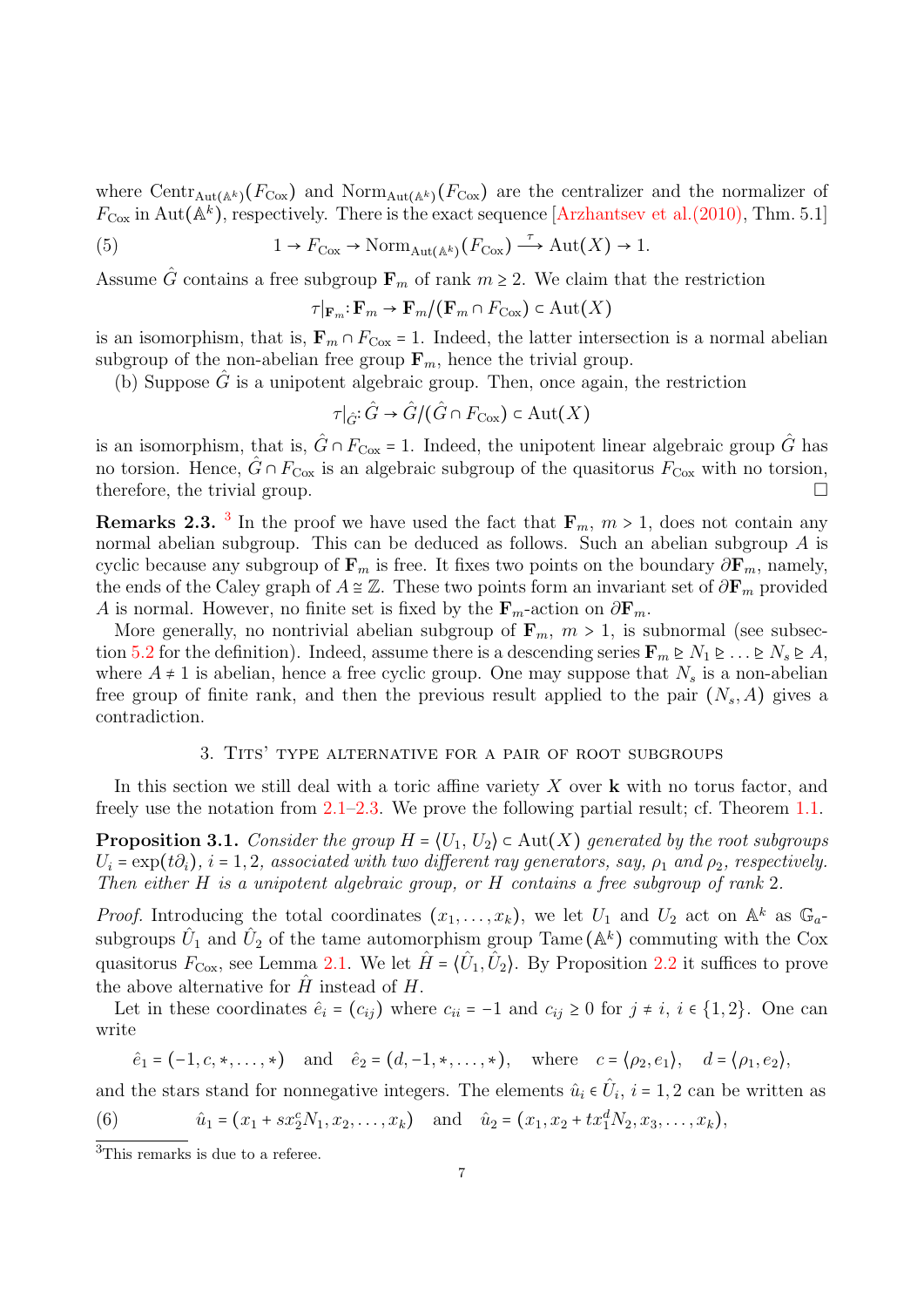where  $s, t \in \mathbf{k}$  and  $N_1, N_2 \in \mathbf{k}[x_3, \ldots, x_k]$  are nonzero monomials, cf. [\(2\)](#page-5-0)–[\(3\)](#page-5-2).

By [\(1\)](#page-4-3),  $\hat{H}$  is abelian (and then  $\hat{H} \cong \mathbb{G}_a \times \mathbb{G}_a$ ) if and only if  $c = d = 0$ . More generally, the following holds.

**Claim 1.** Assume  $c > 0$  and  $d = 0$ . Then  $\hat{H} = \langle \hat{U}_1, \hat{U}_2 \rangle$  is a unipotent linear algebraic group.

*Proof of Claim 1.* Under our assumptions,  $\hat{H}$  is a closed subgroup of the unipotent linear algebraic group consisting of the triangular transformations

$$
(x_1,\ldots,x_k)\mapsto (x_1+F(x_2,N_2)N_1,x_2+tN_2,x_3,\ldots,x_k),
$$

where  $t \in \mathbf{k}$  and F runs over the linear space of homogeneous polynomials in two variables of degree c. So,  $\hat{H}$  is a unipotent linear algebraic group.  $\frac{4}{1}$  $\frac{4}{1}$  $\frac{4}{1}$ 

Suppose now that  $c \geq 1$  and  $d \geq 1$ . In this case we show, using ping-pong type arguments, that H contains a free subgroup of rank two, see Claims 2–4. We analyze separately the cases  $c, d \geq 2$ ,  $c \geq 2$  and  $d = 1$ , and  $c = d = 1$ . This analysis is close to the original Jung approach in  $\text{[Jung(1942)]};$  cf. also  $\text{[Kambayashi(1979)]},$  Lem. 4.1 and  $\text{[Wright(1975)]}, 5.31,$ p. 65]. Another reference in order is [\[Lamy\(2011\)\]](#page-22-1), where the enhanced Tits alternative for the group  $Aut(A_C^2)$  was established playing the ping-pong on the Bass-Serre tree. On can apply this alternative to the group  $Aut(A_K^2)$ , where K is the rational function field  $\mathbf{k}(x_3,\ldots,x_n).$ 

Notice that by [\(6\)](#page-6-2), any  $\hat{h} \in \hat{H}$  can be written as

(7) 
$$
\hat{h} = (p, q, x_3, \dots, x_k) \text{ with } p, q \in \mathbf{k}[x_1, \dots, x_k] \setminus \mathbf{k}.
$$

**Claim 2.** Assume  $c, d \geq 2$ . Then one has  $\hat{H} = \hat{U}_1 * \hat{U}_2 \cong \mathbb{G}_a * \mathbb{G}_a$ . Consequently, any two non-unit elements  $\hat{u}_i \in \hat{U}_i$ ,  $i = 1, 2$ , generate a free subgroup of rank two.

*Proof of Claim 2.* Fixing  $\hat{u}_i \in \hat{U}_i$ ,  $i = 1, 2$  as in [\(6\)](#page-6-2) with nonzero  $s, t \in \mathbf{k}$ , for  $\hat{h}$  as in [\(7\)](#page-7-0) one has

<span id="page-7-2"></span><span id="page-7-1"></span><span id="page-7-0"></span>
$$
\hat{u}_1 \hat{h} = (p_1, q, x_3, \dots, x_k)
$$
 and  $\hat{u}_2 \hat{h} = (p, q_2, x_3, \dots, x_k),$ 

where by  $(6)$ ,

(8) 
$$
p_1 = p + sq^c N_1
$$
 and  $q_2 = q + tp^d N_2$ .

For  $deg(p) \leq deg(q)$  one gets

(9) 
$$
\deg(p_1) = c \deg(q) + \deg(N_1) > \deg(q),
$$

and, similarly, for  $deg(p) \geq deg(q)$  one deduces

$$
(10) \t\t \t\t deg(q2) > deg(p).
$$

Consider a nontrivial reduced word w in two letters, and let  $\hat{h} = w(\hat{u}_1, \hat{u}_2) \in \hat{H}$ , where  $\hat{u}_1, \hat{u}_2 \neq 1$ . Using  $(9)$ – $(10)$  one concludes by recursion on the length of w that  $deg(p) > deg(q)$ if  $w(\hat{u}_1, \hat{u}_2)$  starts on the left with  $\hat{u}_1$ , and  $\deg(p) < \deg(q)$  if  $w(\hat{u}_1, \hat{u}_2)$  starts with  $\hat{u}_2$ . Anyway,  $\deg(p) \neq \deg(q)$ , hence  $h \neq 1$ .

Claim 3. Assume  $c \geq 2$  and  $d = 1$ . Then  $\langle \hat{u}_1, \hat{u}_2 \rangle$  is a free subgroup of rank two for any non-unit elements  $\hat{u}_1 \in \hat{U}_1$ ,  $\hat{u}_2 \in \hat{U}_2$ .

<sup>4</sup>Alternatively, one can deduce the conclusion by using Proposition [4.8.](#page-15-0)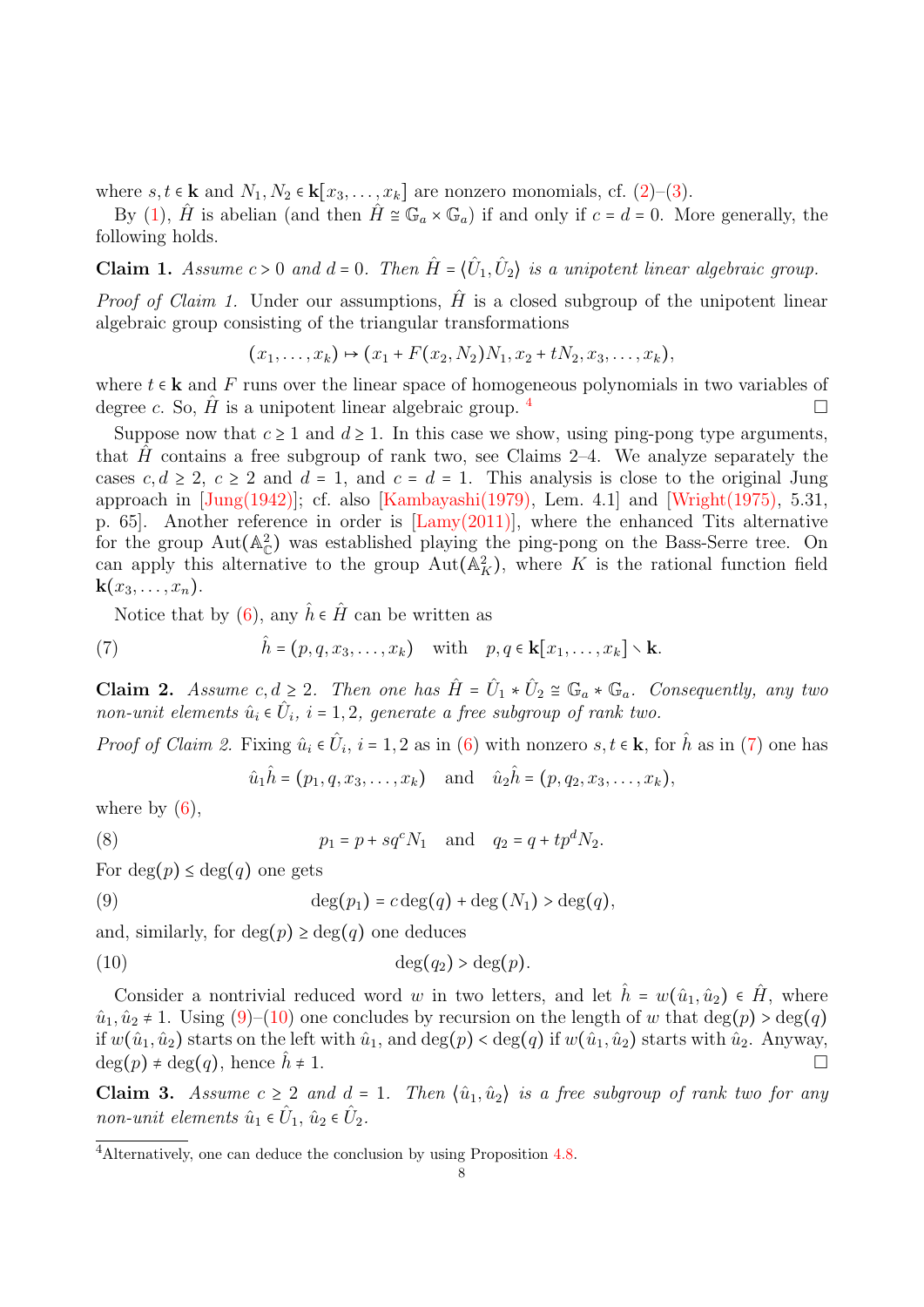Proof of Claim 3. The Jung-van der Kulk Theorem [\[Jung\(1942\),](#page-22-15) [van der Kulk\(1953\)\]](#page-23-7) implies the presentation

$$
Aut(\mathbb{A}^2) = A *_{C} J,
$$

where  $C = A \cap J$ ,  $A = Aff(A^2)$  is the affine group, and J is the de Jonquières subgroup of Aut $(A^2)$  consisting of the transformations of the form

 $(x_1, x_2) \mapsto (\alpha_1 x_1 + \beta_1 (x_2), \alpha_2 x_2 + \beta_2)$  with  $\alpha_i \in \mathbf{k}^*, i = 1, 2, \beta_1 \in \mathbf{k}[x_2], \beta_2 \in \mathbf{k};$ 

see [\[Dicks\(1983\),](#page-22-17) [Nagata\(1972\),](#page-23-8) [Wright\(1975\)\]](#page-23-6), [\[Kambayashi\(1975\),](#page-22-18) Thm. 2], and [\[Kambayashi\(1979\),](#page-22-16) Lem. 4.1].

Let  $\hat{u}_1 = \hat{u}_1(s)$ ,  $\hat{u}_2 = \hat{u}_2(t)$ , and  $N_1, N_2 \in \mathbf{k}[x_3, \dots, x_k]$  be as in [\(6\)](#page-6-2). Pick a point  $P_0 =$  $(x_3^0,\ldots,x_k^0)$   $\in \mathbb{A}^{k-2}$  with only nonzero coordinates, so that both  $N_1(P_0)$  and  $N_2(P_0)$  do not vanish. Letting

<span id="page-8-0"></span>(11) 
$$
b_1(s) = sN_1(P_0), \quad b_2(t) = tN_2(P_0), \quad \hat{u}_1^{(0)} = \hat{u}_1(s, P_0), \quad \hat{u}_2^{(0)} = \hat{u}_2(t, P_0)
$$

one gets

<span id="page-8-1"></span>(12) 
$$
\langle \hat{u}_1^{(0)}, \hat{u}_2^{(0)} \rangle = \langle (x_1 + b_1(s)x_2^c, x_2), (x_1, x_2 + b_2(t)x_1) \rangle \subset \text{Aut}(\mathbb{A}^2),
$$

where  $b_1(s)$ ,  $b_2(t)$  do not vanish for any  $(s,t) \in (\mathbb{A}^1 \setminus \{0\})^2$ . Since  $c > 1$  and  $d = 1$ , for any nonzero  $m \in \mathbb{Z}$  one has  $(\hat{u}_1^{(0)}$  $\binom{0}{1}$ <sup>m</sup>  $\in J \setminus C$  and  $(\hat{u}_2^{(0)}$  ${0 \choose 2}$ <sup>m</sup>  $\in A \setminus C$  provided  $(s,t) \in (\mathbb{A}^1 \setminus \{0\})^2$  is fixed. Write  $\hat{h} \in \langle \hat{u}_1^{(0)} \rangle$  $\hat{u}^{(0)}_{1}, \hat{u}^{(0)}_{2}$  $\binom{0}{2}$  as

$$
\hat{h} = w(\hat{u}_1^{(0)}, \hat{u}_2^{(0)}),
$$

where  $w$  is a reduced word in two letters. Applying the Jung-van der Kulk Theorem to  $w(\hat{u}^{(0)}_1$  $\hat{\mathfrak{u}}_1^{(0)}, \hat{\mathfrak{u}}_2^{(0)}$  $2<sup>(0)</sup>$  we conclude that  $\hat{h} = 1$  if and only if w is the trivial word. Thus, one has  $\langle \hat{u}^{(0)}_{1}$  $\hat u_1^{\left(0\right)},\hat u_2^{\left(0\right)}$  $\binom{0}{2}$   $\cong$  **F**<sub>2</sub> for any fixed  $(s,t) \in (\mathbb{A}^1 \setminus \{0\})^2$ . The specialization  $(\hat{u}_1, \hat{u}_2) \mapsto (\hat{u}_1^{(0)})^2$  $\hat{u}_1^{(0)}, \hat{u}_2^{(0)}$  $\binom{(0)}{2}$ defines an isomorphism  $\langle \hat{u}_1, \hat{u}_2 \rangle \cong \mathbf{F}_2$ .

The next claim ends the proof of Proposition [3.1.](#page-6-1)

**Claim 4.** Assume  $c = d = 1$ . Then there exist  $(\hat{u}_1, \hat{u}_2) \in \hat{U}_1 \times \hat{U}_2$  such that the group  $\langle \hat{u}_1, \hat{u}_2 \rangle$ surjects onto  $SL_2(\mathbb{Z})$  and so, contains a free subgroup of rank two.

Proof of Claim 4. We repeat the argument from the proof of Claim 3. Choosing in [\(11\)](#page-8-0) the value of  $(s, t)$  such that  $b_1(s) = b_2(t) = 1$ , by  $(12)$  we obtain

$$
\langle \hat{u}_1^{(0)}, \hat{u}_2^{(0)} \rangle = \langle (x_1 + x_2, x_2), (x_1, x_2 + x_1) \rangle = \text{SL}_2(\mathbb{Z}).
$$

This yields the desired surjection  $\langle \hat{u}_1, \hat{u}_2 \rangle \rightarrow SL_2(\mathbb{Z})$ . It remains to recall [\[Wikipedia\(\),](#page-23-9) 3.1] that  $SL_2(\mathbb{Z})$  is virtually free with  $\langle (x_1 + 2x_2, x_2), (x_1, x_2 + 2x_1) \rangle \cong \mathbf{F}_2$ .

<span id="page-8-2"></span>Corollary 3.2. In the notation as before, the following conditions are equivalent:

- (i)  $\hat{H} = \langle \hat{U}_1, \hat{U}_2 \rangle$  is a unipotent algebraic group;
- (ii) letting  $K = \mathbf{k}[x_3,\ldots,x_k]$  the Lie algebra  $\hat{L} = \text{Lie}(\hat{\partial}_1, \hat{\partial}_2) \subset \text{Der}_K(K[x_1, x_2])$  generated by the root derivations (see  $(6)$ )

<span id="page-8-3"></span>
$$
\hat{\partial}_1 = x_2^c N_1 \partial / \partial x_1, \quad \hat{\partial}_2 = x_1^d N_2 \partial / \partial x_2
$$

is finite dimensional and nilpotent;

 $(iii)$ 

(13) 
$$
\min\{\langle \hat{\rho}_1, \hat{e}_2 \rangle, \langle \hat{\rho}_2, \hat{e}_1 \rangle\} = \min\{c, d\} = 0.
$$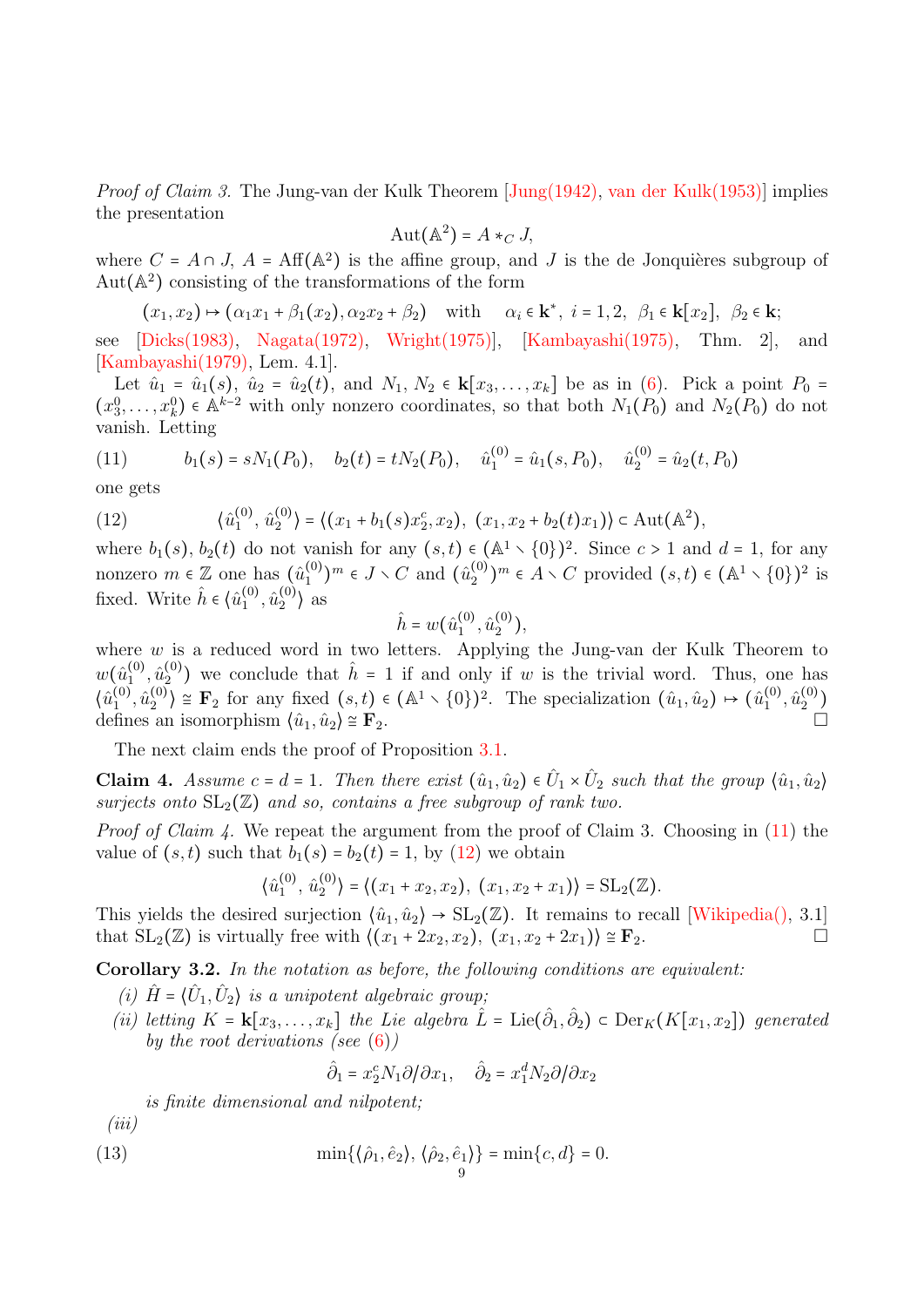#### These equivalences remain valid after taking off the hats.

*Proof.* The implication (i)  $\Rightarrow$  (ii) is immediate; indeed,  $\hat{L} = \text{Lie}(\hat{H})$  provided (i) is fulfilled. The equivalence (i)  $\Leftrightarrow$  (iii) is established in the course of the proof of Proposition [3.1.](#page-6-1) Hence, it suffices to show (ii)  $\Rightarrow$  (iii). Notice that the specialization  $(x_1, \ldots, x_k) \mapsto (x_1, x_2, x_3^{(0)})$  $x_k^{(0)}, \ldots, x_k^{(0)}$  $\binom{(0)}{k}$ yields a surjective homomorphism of Lie algebras  $\mathrm{Der}_K(K[x_1, x_2]) \to \mathrm{Der}_k(\mathbf{k}[x_1, x_2])$ . Choosing a point  $P_0 = (x_3^{(0)}$  $x_3^{(0)}, \ldots, x_k^{(0)}$  $k<sup>(0)</sup>$  ∈ (A<sup>1</sup> \ {0})<sup>k-2</sup> so that  $N_1(P_0)$  and  $N_2(P_0)$  do not vanish we may assume that  $\hat{\partial}_1 = y^c \partial/\partial x$ ,  $\hat{\partial}_2 = x^d \partial/\partial y$ , and  $\hat{L} = \text{Lie}(\hat{\partial}_1, \hat{\partial}_2) \subset \text{Der}_k(k[x, y])$  is finite dimensional and nilpotent. Suppose (iii) fails. If  $c = d = 1$  then  $\hat{L} = sl_2(\mathbf{k})$  is not nilpotent. If, say,  $c \geq 1$  and  $d > 1$  then we have

$$
\operatorname{ad}(\hat{\partial}_1)^{d+1}(\hat{\partial}_2) = -c(d+1)!y^e\partial/\partial x \in \hat{L}, \quad \text{where} \quad e = (d+1)c - 1 > c.
$$

Replacing now  $\hat{\partial}_1 = y^c \partial/\partial x$  by  $y^e \partial/\partial x$  and repeating the trick, we obtain a sequence of elements of  $\hat{L}$  of unbounded degrees. Thus, in this case  $\hat{L}$  has infinite dimension. In any case, (ii) fails, a contradiction.

<span id="page-9-2"></span>For the last assertion, see Lemma [2.1.](#page-4-2)d and Proposition [2.2.](#page-5-1)b.

### 4. Tits' type alternative for a sequence of root subgroups

Let as before  $X$  be a toric affine variety with no torus factor, and let

$$
G = \langle U_1, ..., U_s \rangle
$$

be the group generated by a finite set of root subgroups  $U_j = \exp(t\partial_i) \subset \text{Aut}(X)$ ,  $j = 1, \ldots, s$ , where  $\partial_j$  are root derivations. According to Corollary [3.2,](#page-8-2) in the case that G does not contain any non-abelian free subgroup, for any  $i \neq j$  either  $U_i$  and  $U_j$  belong to the same ray generator (and then commute), or they belong to two different ray generators  $\rho$  and  $\rho'$  and for the corresponding roots  $e, e'$  one has  $\min{\{\langle \rho, e' \rangle, \langle \rho', e \rangle\}} = 0$ . In Proposition [4.1](#page-9-0) we establish that under these assumptions  $G$  is a unipotent algebraic group. To be more precise, notice that the Lie algebra L generated by the root derivations  $\partial_j$ ,  $j = 1, \ldots, s$ , might contain extra root derivations, cf. Example [4.2.](#page-10-1) Let  $R_i$  be the set of Demazure roots  $e_{ij} \in S_i$  of X such that  $\partial_{\rho_i,e_{ij}} \in L$ . A priori, the cardinal card $(R_i)$  could be infinite countable, and then the abelian subalgebra

(14) 
$$
L_i = \text{Lie}(\partial_{\rho_i, e_{ij}} | e_{ij} \in R_i) \subset L
$$

is infinite dimensional. We may suppose that

<span id="page-9-1"></span> $R_i \neq \emptyset$   $\forall i = 1, \ldots, r$  and  $R_i = \emptyset$   $\forall i = r + 1, \ldots, k$ .

Let  $R = \bigcup_{i=1}^r R_i$ . For  $e \in R_i$  we let  $U_e = \exp(t\partial_{\rho_i,e})$ . In this section we prove the following proposition.

<span id="page-9-0"></span>**Proposition 4.1.** Suppose that for all  $e, e' \in R$  the group  $\langle U_e, U_{e'} \rangle$  is unipotent. Then G is a unipotent algebraic group.

The proof is done at the end of the section. The assumption of Proposition [4.1](#page-9-0) is equivalent to the fact that  $\langle U_e, U_{e'} \rangle$  for any  $e, e' \in R$  does not contain any free subgroup of rank two. The latter is equivalent to the fact that  $(13)$  holds for any  $e, e' \in R$ , see Proposition [3.1](#page-6-1) and Corollary [3.2.](#page-8-2) Theorem [1.1](#page-0-0) from the introduction is an immediate consequence of Propositions [3.1](#page-6-1) and [4.1.](#page-9-0) In turn, Proposition [4.1](#page-9-0) follows from Propositions [4.7](#page-12-0) and [4.8.](#page-15-0)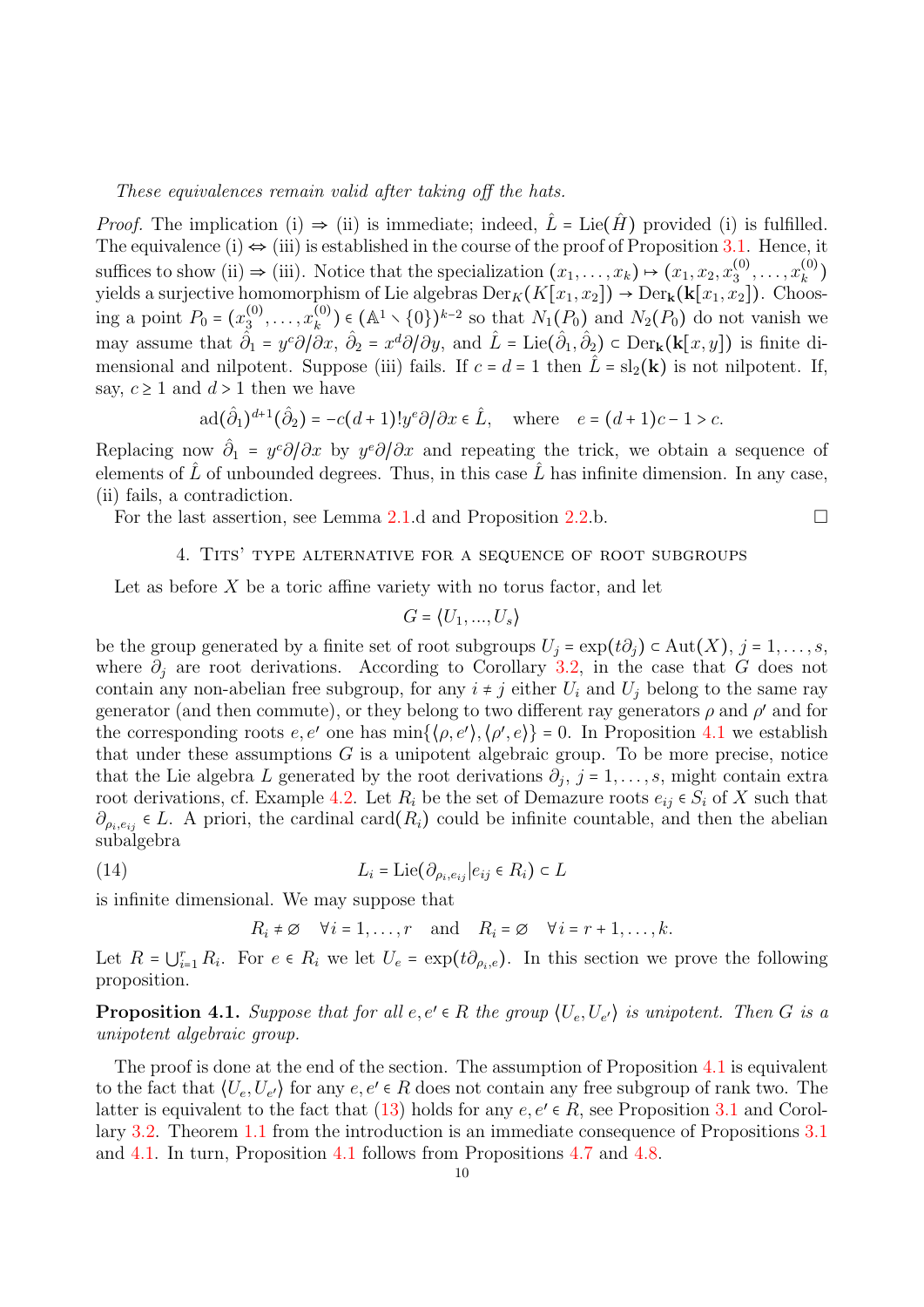<span id="page-10-0"></span>4.1. Acyclicity and nilpotent Lie algebras. Before passing to the proof of Proposition [4.1,](#page-9-0) let us give an example.

<span id="page-10-1"></span>**Example 4.2.** Consider the group  $G = (U_1, U_2, U_3, U_4)$  acting on  $\mathbb{A}^3$  = Speck $[x, y, z]$ , where  $U_i = \exp(t\partial_i), i = 1, \ldots, 4$  with

$$
\partial_1 = yz\frac{\partial}{\partial x}, \quad \partial_2 = z\frac{\partial}{\partial y}, \quad \partial_3 = z^2\frac{\partial}{\partial y}, \quad \partial_4 = \frac{\partial}{\partial z}.
$$

We have

 $\partial_1 = \partial_{\rho_1, e_1}, \quad \partial_2 = \partial_{\rho_2, e_2}, \quad \partial_3 = \partial_{\rho_2, e_3}, \quad \partial_4 = \partial_{\rho_3, e_4},$ 

where the ray generators  $\rho_1, \rho_2, \rho_3$  are the vectors of the standard basis in  $\mathbb{A}^3$ , and

$$
e_1 = (-1, 1, 1), \quad e_2 = (0, -1, 1), \quad e_3 = (0, -1, 2), \quad e_4 = (0, 0, -1).
$$

Any pair of these root derivations verify [\(13\)](#page-8-3). They generate the Lie algebra

$$
L = \text{span}\left(\frac{\partial}{\partial x}, y\frac{\partial}{\partial x}, yz\frac{\partial}{\partial x}, z\frac{\partial}{\partial x}, z^2\frac{\partial}{\partial x}, z^3\frac{\partial}{\partial x}, \frac{\partial}{\partial y}, z\frac{\partial}{\partial y}, z^2\frac{\partial}{\partial y}, \frac{\partial}{\partial z}\right).
$$

Consider the abelian Lie subalgebras

$$
L_1 = \text{span}\left(\frac{\partial}{\partial x}, y\frac{\partial}{\partial x}, yz\frac{\partial}{\partial x}, z\frac{\partial}{\partial x}, z^2\frac{\partial}{\partial x}, z^3\frac{\partial}{\partial x}\right),
$$
  

$$
L_2 = \text{span}\left(\frac{\partial}{\partial y}, z\frac{\partial}{\partial y}, z^2\frac{\partial}{\partial y}\right), \text{ and } L_3 = \text{span}\left(\frac{\partial}{\partial z}\right).
$$

We have

$$
L = L_1 \oplus L_2 \oplus L_3
$$
, where  $[L_1, L_i] \subset L_1$ ,  $i = 2, 3$ ,  $[L_2, L_3] \subset L_2$ ,

and, furthermore,

 $ad(L_i)(L_i) = 0, i = 1, 2, 3,$   $ad(L_3)^4(L_1) = 0,$   $ad(L_2)^2(L_1) = 0,$   $ad(L_3)^3(L_2) = 0.$ For the lower central series  $L^i = [L, L^{i-1}]$  of L we obtain  $L^5 = 0$ . Thus, L is nilpotent, and so, by Proposition [4.8,](#page-15-0) G is a unipotent algebraic group.

The proof of Proposition [4.1](#page-9-0) is based on Proposition [4.7,](#page-12-0) which strengthens [\[Arzhantsev et al.\(2021\),](#page-21-6) Thm. 5.1] in our particular context. Let us recall the terminology of [\[Arzhantsev et al.\(2021\)\]](#page-21-6) and introduce the necessary notation.

Definition 4.3. Consider a finite sequence of root derivations

$$
\mathcal{D} = (D_1, \dots, D_t, D_{t+1}) \text{ where } D_i = \partial_{\rho_{j(i)}, e_{j(i), i}} \in L_{j(i)} \text{ with } e_{j(i), i} \in R_{j(i)}, \ j(i) \in \{1, \dots, r\}.
$$
  
One says that  $\mathcal{D}$  is a *cycle* (more precisely a *t cycle*) if  $D_i = D_i$  and

One says that 
$$
\mathcal D
$$
 is a *cycle* (more precisely, a *t-cycle*) if  $D_{t+1} = D_1$  and

(15) 
$$
\langle \rho_{j(i+1)}, e_{j(i),i} \rangle > 0 \quad \forall i = 1, \ldots, t.
$$

For instance,  $(D_1, D_2, D_1)$  forms a 2-cycle if and only if [\(13\)](#page-8-3) fails, that is,

<span id="page-10-2"></span> $\langle \rho_{j(2)}, e_{j(1),1} \rangle > 0$  and  $\langle \rho_{j(1)}, e_{j(2),2} \rangle > 0$ .

We say that D is a pseudo-cycle if [\(15\)](#page-10-2) holds and  $j(t+1) = j(1)$ , but not necessarily  $e_{j(t+1),t+1} =$  $e_{j(1),1}$ ; that is,  $\rho_{j(t+1)} = \rho_{j(1)}$  but possibly  $D_{t+1} \neq D_1$ .

In this subsection we mainly deal with the case where  $G$  contains no non-abelian free subgroup, or, which is equivalent, L contains no 2-cycle of root derivations. We need the next technical lemma.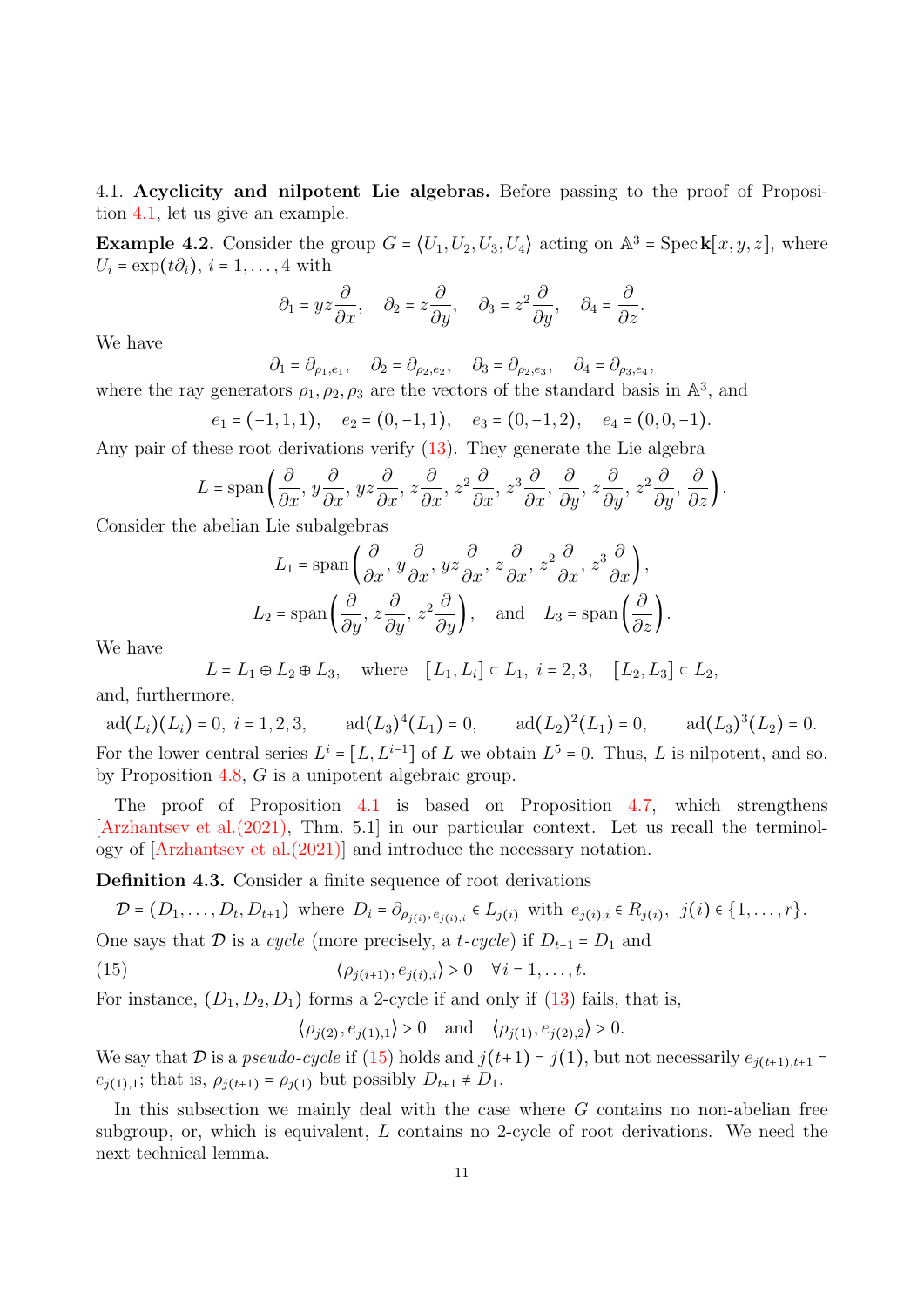<span id="page-11-4"></span>Lemma 4.4. The following conditions are equivalent:

- (i) L contains no 2-cycle of root derivations;
- (ii) L contains no 2-pseudo-cycle of root derivations;
- (iii) for any pair of indices  $i, j \in \{1, \ldots, r\}$  such that  $i \neq j$ , at least one of the abelian Lie subalgebras  $L_i, L_j$  from [\(14\)](#page-9-1) is an ideal of the Lie algebra Lie  $(L_i, L_j)$ ;
- (iv) the Lie algebra Lie( $\partial_{\rho_i,e}, \partial_{\rho_j,e'}$ ) is finite dimensional and nilpotent for any pair of indices  $i, j \in \{1, \ldots, r\}$  and any pair of roots  $e \in R_i$ ,  $e' \in R_j$ .

*Proof.* (i)  $\Leftrightarrow$  (ii). Assume (i) holds. Then we have

<span id="page-11-1"></span>(16) 
$$
\min\{\langle \rho_i, e' \rangle, \langle \rho_j, e \rangle\} = 0 \quad \forall e \in R_i, \quad \forall e' \in R_j \quad \text{with} \quad 1 \leq i \neq j \leq r.
$$

Condition (ii) is clearly fulfilled if  $L_i$  and  $L_j$  commute. Otherwise, up to interchanging i and j, there exists  $e_i \in R_i$  such that  $\langle \rho_j, e_i \rangle = c > 0$ , see [\(1\)](#page-4-3). By virtue of [\(16\)](#page-11-1) one has

<span id="page-11-2"></span>(17) 
$$
\langle \rho_i, e' \rangle = 0 \quad \forall e' \in R_j.
$$

It follows that  $L$  has no 2-pseudo-cycle, that is, (ii) holds. The converse implication is immediate.

(ii)  $\Leftrightarrow$  (iii). Assume (ii) holds. Then [\(16\)](#page-11-1) is fulfilled. As before, (iii) is evidently true if  $L_i$ and  $L_j$  commute. Suppose this is not the case, and let  $\langle \rho_j, e_i \rangle = c > 0$  for some  $e_i \in R_i$ . From [\(1\)](#page-4-3) and [\(17\)](#page-11-2) one deduces that  $e_i + e' \in R_i$  for any  $e' \in R_j$ , and

<span id="page-11-3"></span>(18) 
$$
[\partial_{\rho_j,e'}, \partial_{\rho_i,e_i}] = c \partial_{\rho_i,e_i+e'} \in L_i \ \forall e' \in R_j,
$$

that is,

<span id="page-11-6"></span>
$$
(19) \t\t 0 \neq [L_j, L_i] \subset L_i.
$$

Thus, (iii) is fulfilled. To show the converse, notice that  $[L_j, L_i] \subset L_i$  for  $i \neq j$  implies [\(18\)](#page-11-3) for any  $e_i \in R_i$ ,  $e' \in R_j$  with  $c = \langle \rho_j, e_i \rangle$ , and also implies  $\langle \rho_i, e' \rangle = 0$ . Thus, [\(16\)](#page-11-1) holds, and so, one has the implication (iii)  $\Rightarrow$  (ii).

The equivalence (iv)  $\Leftrightarrow$  (i) holds by Corollary [3.2.](#page-8-2)

<span id="page-11-0"></span>**Definition 4.5.** To any Lie algebra L as before we associate a directed graph  $\Gamma_r = \Gamma_r(L)$  on r vertices  $\{L_i\}_{i=1,\dots,r}$ , where a directed edge  $[L_j \to L_i]$  joins the vertices  $L_i$  and  $L_j$  if and only if  $\langle \rho_j, e_i \rangle > 0$  for some  $e_i \in R_i$ .

Thus, there is no edge joining the vertices  $L_i$  and  $L_j$  of  $\Gamma_r$  if and only if  $[L_i, L_j] = 0$ , that is, the Lie algebra Lie  $(L_i, L_j)$  is abelian. Furthermore,  $\Gamma_r$  has no bidirected edge if and only if L has no 2-pseudo-cycle of root derivations. For instance, this holds for the following graph  $\Gamma_3 = \Gamma_3(L)$  associated with the Lie algebra L from Example [4.2:](#page-10-1)

(20) Γ<sup>3</sup> ∶ L3 \$ /L<sup>2</sup> z L1

<span id="page-11-5"></span>Lemma 4.6. The following are equivalent:

- (i) L contains no pseudo-cycle of root derivations;
- (ii) L contains no cycle of root derivations;
- (iii) L contains no 2-cycle of root derivations.

 $\Box$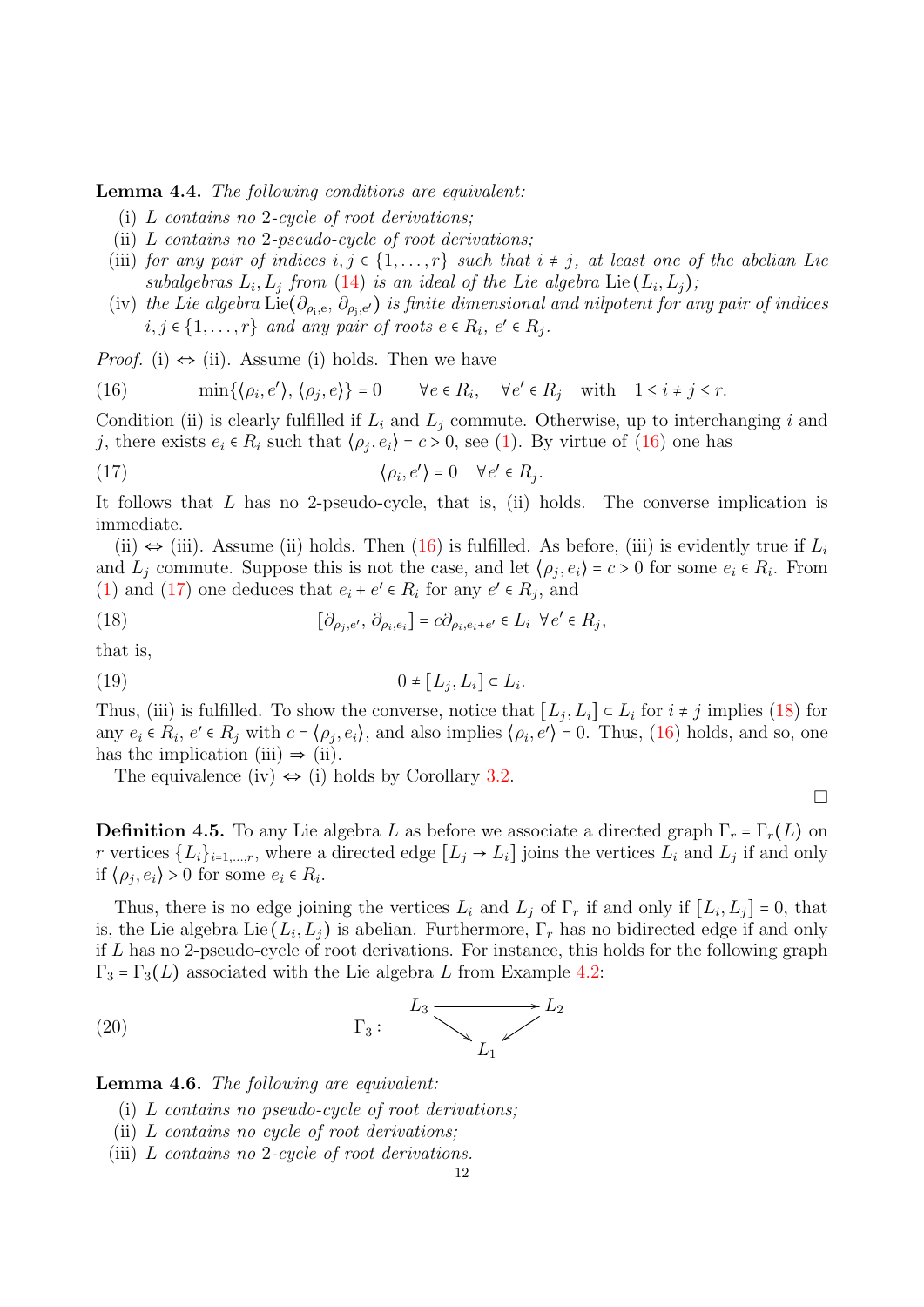*Proof.* It suffices to prove (iii)⇒(i), the two other implications being immediate.

Assume L contains no 2-cycle, and then also no 2-pseudo-cycle of root derivations, see Lemma [4.4.](#page-11-4) Suppose to the contrary that L has a pseudo-cycle of root derivations  $\mathcal{D} =$  $\{D_1, \ldots, D_N, D_{N+1}\}\$  with  $N \geq 3$ . Then  $\Gamma_r$  has the oriented cycle

$$
L_{\rho_{j(1)}} \to L_{\rho_{j(N)}} \to \dots \to L_{\rho_{j(2)}} \to L_{\rho_{j(1)}}.
$$

The sequence  $\rho_{j(1)}, \ldots, \rho_{j(N)}$  of the corresponding ray generators can eventually contain repetitions. However, it is possible to subtract a subsequence  $\rho_{j(1)}, \ldots, \rho_{j(t)}$  without repetition, where  $3 \le t \le N$ , such that  $\rho_{j(t+1)} = \rho_{j(1)}$ . Then  $\mathcal{D}' = \{D_1, \ldots, D_t, D_{t+1}\}$  is again a pseudo-cycle, and the cycle

$$
L_{\rho_{j(1)}} \to L_{\rho_{j(t)}} \to \dots \to L_{\rho_{j(2)}} \to L_{\rho_{j(1)}}
$$

has no self-intersection. To any  $e \in R$  we associate the integer vector of length t,

<span id="page-12-1"></span>
$$
v(e) = (\langle \rho_{j(1)}, e \rangle, \ldots, \langle \rho_{j(t)}, e \rangle) \in \mathbb{Z}^t.
$$

One has

(21)  
\n
$$
v(e_{j(1),1}) = (-1, \bullet, \ast, \dots, \ast, \ast)
$$
\n
$$
v(e_{j(2),2}) = (0, -1, \bullet, \ast, \dots, \ast)
$$
\n
$$
v(e_{j(3),3}) = (\ast, 0, -1, \bullet, \dots, \ast)
$$
\n
$$
\vdots
$$
\n
$$
v(e_{j(t-1),t-1}) = (\ast, \ast, \dots, 0, -1, \bullet)
$$
\n
$$
v(e_{j(t),t}) = (\bullet, \ast, \ast, \dots, 0, -1)
$$

The stars in [\(21\)](#page-12-1) stand for nonnegative integers, the bullets stand for positive integers, and the zeros on the lower subdiagonal are due to  $(15)$  and  $(16)$ . In fact,  $(15)$  and  $(16)$  imply

(22)  $\langle \rho_{j(i)}, e \rangle = 0 \quad \forall e \in R_{j(i+1)}.$ 

From  $(1)$ ,  $(15)$  and  $(22)$  one deduces

$$
\langle \rho_{j(i+2)}, e'_{j(i),i} \rangle > 0
$$
 where  $e'_{j(i),i} := e_{j(i),i} + e_{j(i+1),i+1} \in R_{j(i)}, i = 1, ..., t-2.$ 

Then [\(16\)](#page-11-1) gives

<span id="page-12-2"></span> $\langle \rho_{j(i)}, e \rangle = 0 \quad \forall e \in R_{j(i+2)}.$ 

This means that the second lower subdiagonal in [\(21\)](#page-12-1) consists of zeros. In the same fashion one can show that the third lower subdiagonal in [\(21\)](#page-12-1) consists of zeros. Finally, we arrive by recursion to the conclusion that the matrix in [\(21\)](#page-12-1) is upper triangular. Moreover, one has

$$
\langle \rho_{j(t+1)}, e \rangle = \langle \rho_{j(1)}, e \rangle = 0 \quad \forall e \in R_{j(t)}.
$$

The latter contradicts [\(15\)](#page-10-2) for  $i = t$  and  $e = e_{i(t),t}$ .

The following statement strengthens Theorem 5.1 in [\[Arzhantsev et al.\(2021\)\]](#page-21-6) in application to our (simpler) setup. For the convenience of the reader we provide a complete proof, which exploits Lemma [4.6.](#page-11-5)

<span id="page-12-0"></span>Proposition 4.7. Assume L contains no 2-cycle of root derivations. Then the associated graph  $\Gamma_r$  is acyclic, that is, does not contain any oriented cycle, and the Lie algebra L is finite-dimensional and nilpotent.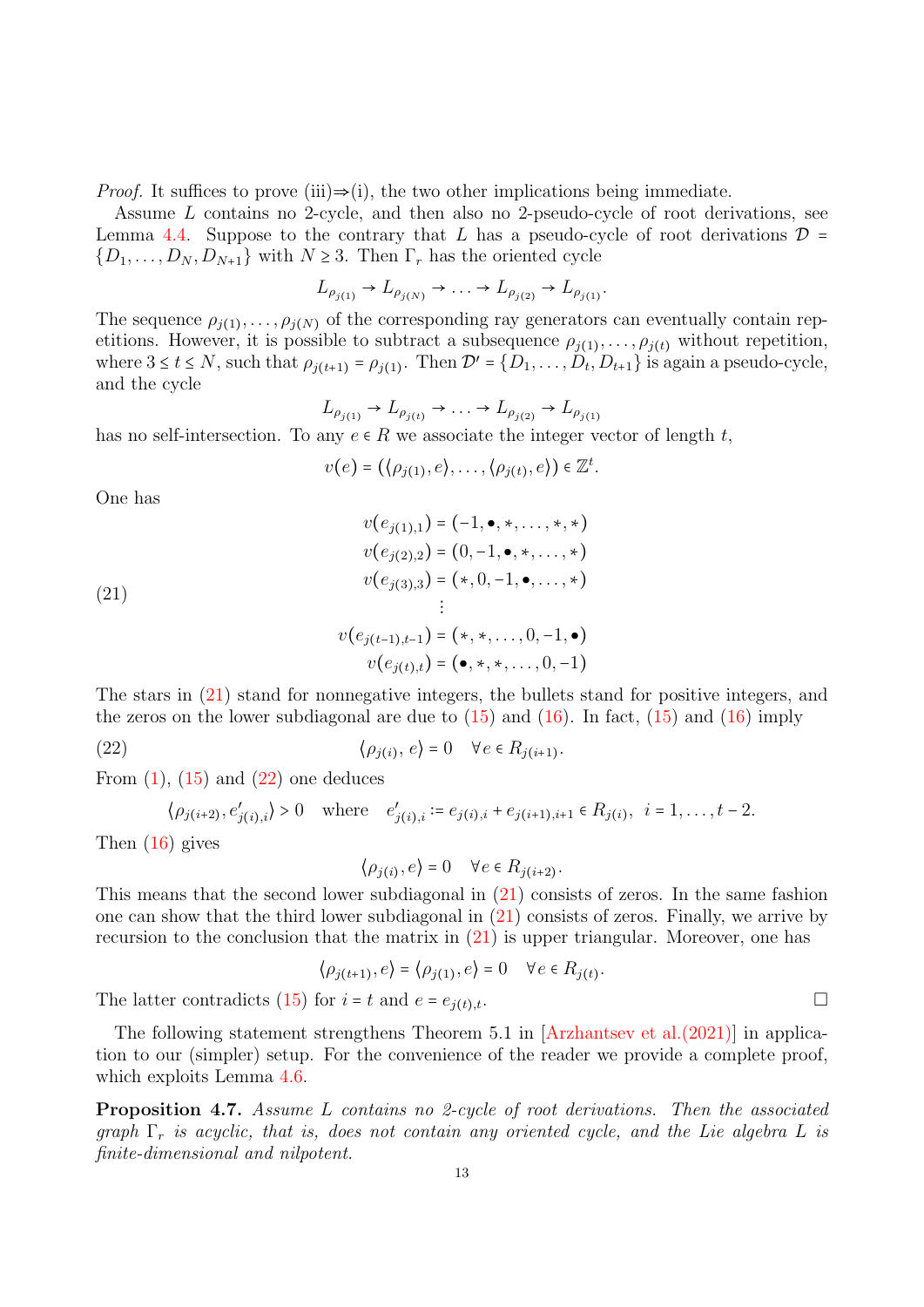Proof. We freely use the notation from the proof of Lemma [4.6.](#page-11-5) Consider the one-dimensional Lie subalgebras  $l_{\rho_i,e_i}$  of  $L_i$  generated by the root derivations, where

<span id="page-13-2"></span>
$$
l_{\rho_i, e_i}
$$
 = span $(\partial_{\rho_i, e_i})$  =  $\mathbf{k}\partial_{\rho_i, e_i}$  with  $e_i \in R_i$ .

Since L has no 2-cycle then [\(16\)](#page-11-1) holds. Hence, for  $i \neq j$  there is the alternative:

(23) either  $[l_{\rho_i, e_i}, l_{\rho_j, e_j}] = 0$ , or  $[l_{\rho_i, e_i}, l_{\rho_j, e_j}] \in \{l_{\rho_i, e_i + e_j}, l_{\rho_j, e_i + e_j}\}.$ 

Due to  $(1)$  one has

(24) 
$$
[l_{\rho_i, e_i}, l_{\rho_j, e_j}] = l_{\rho_i, e_i + e_j} \text{ if and only if } \langle \rho_j, e_i \rangle > 0.
$$

In the latter case  $\Gamma_r$  contains the directed edge  $[L_j \rightarrow L_i]$ . It is clear that

<span id="page-13-3"></span>
$$
L_i = \bigoplus_{e \in R_i} l_{\rho_i, e} \quad \text{and} \quad L = \bigoplus_{i=1}^r L_i.
$$

Therefore, one has

(25) 
$$
\dim(L) = \sum_{i=1}^r \dim(L_i) = \sum_{i=1}^r \operatorname{card}(R_i) = \operatorname{card}(R).
$$

Let us show that under our assumptions  $\Gamma_r$  is acyclic, that is, does not contain any oriented cycle. Indeed, given an oriented cycle in  $\Gamma_r$ ,

<span id="page-13-1"></span>
$$
L_{j(1)} \to L_{j(2)} \to \dots \to L_{j(t)} \to L_{j(t+1)} = L_{j(1)},
$$

one can find a sequence of roots  $e_{i(i),i} \in R_{i(i)}$  such that, with the usual convention  $\rho_{i(t+1)} =$  $\rho_{j(1)}$ , one has

$$
\langle \rho_{j(i+1)}, e_{j(i),i} \rangle > 0, \quad i = 1, \ldots, t.
$$

Thus,  $\mathcal{D} = (D_i = \partial_{\rho_{j(i)}, e_{j(i),i}})_{i=1,\dots,t}$  is a pseudo-cycle of root derivations in L. By Lemma [4.6,](#page-11-5) the latter contradicts our assumption on absence of 2-cycles in L.

A vertex  $L_i$  is called a *sink* if either  $L_i$  is isolated in  $\Gamma_r$ , or all the incident edges of  $\Gamma_r$  at  $L_i$  have the incoming direction, that is,  $L_i$  does not emit any edge. The vertex  $L_i$  of  $\Gamma_r$  is a sink if and only if  $L_i$  is an ideal of the Lie algebra  $L$ .

The end vertex of any maximal oriented path in  $\Gamma_r$  is a sink. Since  $\Gamma_r$  is acyclic it has at least one sink. Moreover, any connected component of  $\Gamma_r$  contains a sink.

We can choose a new enumeration of the vertices of  $\Gamma_r$  taking for  $L_1$  a vertex which is a sink of  $\Gamma_r$ . Deleting  $L_1$  from  $\Gamma_r$  along with its incident edges yields a directed graph  $\Gamma_{r-1}$ . The corresponding Lie subalgebra of  $L$  still has no pseudo-cycle of root derivations. Hence,  $\Gamma_{r-1}$  has at least one sink. We choose a sink of  $\Gamma_{r-1}$  to be  $L_2$ , etc. By construction, with this new enumeration one has (cf. Example [4.2\)](#page-10-1)

<span id="page-13-0"></span>(26)  
\n
$$
[L_i, L_1] \subset L_1, \quad i = 2, ..., r,
$$
\n
$$
[L_i, L_2] \subset L_2, \quad i = 3, ..., r,
$$
\n
$$
\vdots
$$
\n
$$
[L_r, L_{r-1}] \subset L_{r-1},
$$
\n
$$
[L_r, L_r] = 0.
$$

To show that L is of finite dimension, we use the enumeration of the subalgebras  $L_i \subset L$ satisfying  $(26)$ . We establish that the total coordinates of the vectors in R are uniformly bounded above, and so, R is finite. Due to  $(25)$  this yields the result.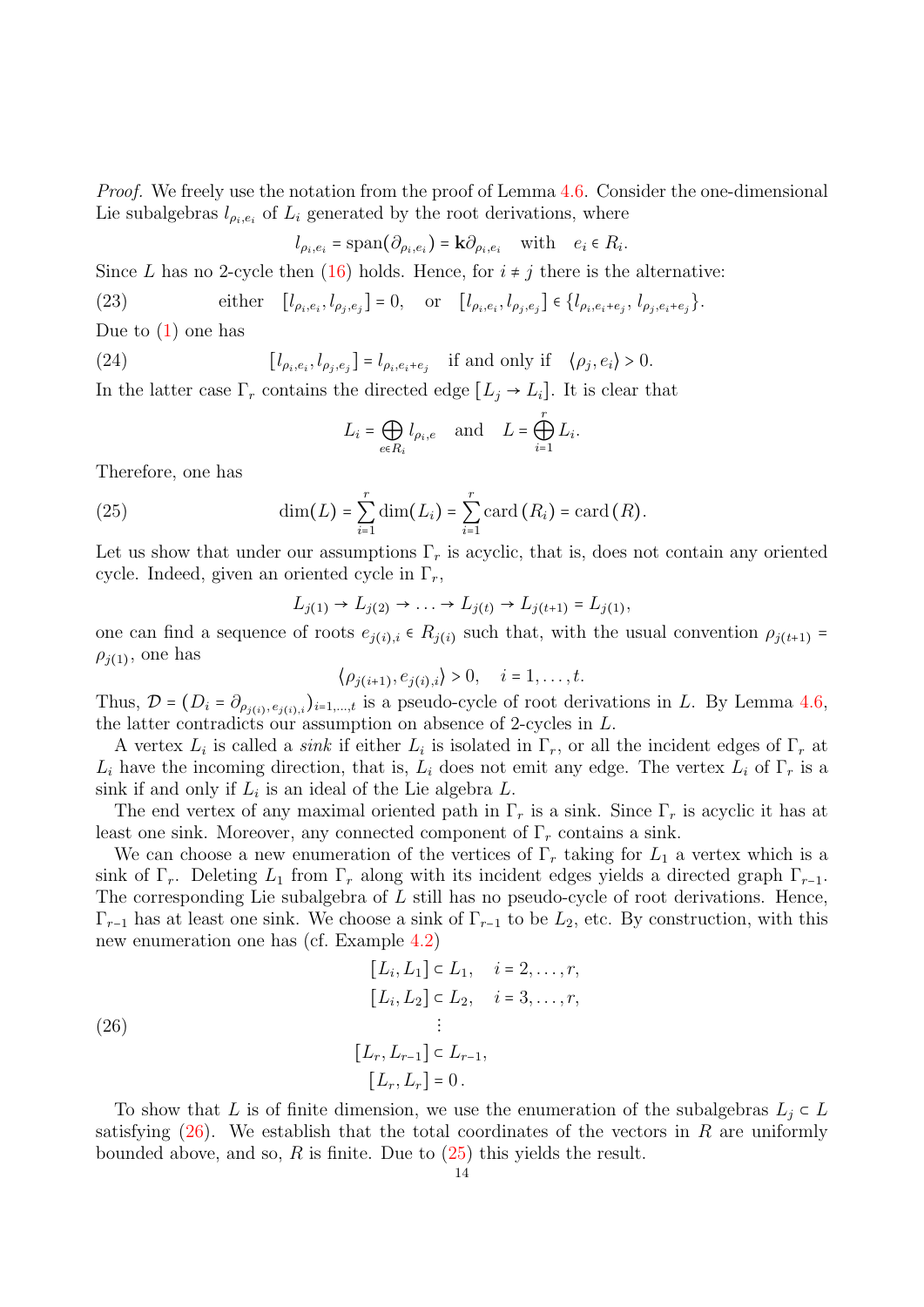At the beginning of Section [4](#page-9-2) we defined  $L$  as the Lie algebra generated by the finite set of root derivations  $\partial_i$ ,  $i = 1, \ldots, s$ . Given a ray generator  $\rho_j$ , consider all the root derivations  $\partial_i$  among  $\partial_1, \ldots, \partial_s$  which belong to  $\rho_j$ , and let  $R_j^{(0)}$  $j_j^{(0)} \in R_j$  be the set of their roots. It follows from [\(23\)](#page-13-2) and [\(26\)](#page-13-0) that  $R_r = R_r^{(0)}$ , and so,  $R_r$  is finite. Furthermore, by [\(17\)](#page-11-2), [\(19\)](#page-11-6), and (26) for any  $e \in R_r$  one has

$$
\langle \rho_i, e \rangle = 0 \quad \forall i = 1, \ldots, r-1 \quad \text{and} \quad \langle \rho_r, e \rangle = -1.
$$

Again by [\(23\)](#page-13-2) and [\(26\)](#page-13-0), any root  $e \in R_{r-1}$  is of the form

<span id="page-14-0"></span>(27)  $e = e_{r-1}^{(0)} + e_{r,1} + \ldots + e_{r,m}$  with  $e_{r-1}^{(0)}$  $\binom{(0)}{r-1}$  ∈  $R_{r-1}^{(0)}$  $r_{r-1}^{(0)}$  and  $e_{r,i} \in R_r$ ,  $i = 1, ..., m$ , where the lattice vectors  $e_{r,i} \in R_r$  are not necessarily distinct. We claim that

$$
0 \le m \le \langle \rho_r, e_{r-1}^{(0)} \rangle.
$$

Indeed, for the rth total coordinate of the lattice vectors in  $(27)$  we have

<span id="page-14-1"></span>
$$
\langle \rho_r, e_{r,i} \rangle = -1, i = 1, ..., m,
$$
 and  $\langle \rho_r, e \rangle = \langle \rho_r, e_{r-1}^{(0)} \rangle - m \ge 0.$ 

Since both  $R_{r-1}^{(0)}$  $r_{r-1}^{(0)}$  and  $R_r$  are finite, we conclude that  $R_{r-1}$  is as well.

Suppose by induction that the  $R_i$  are finite for  $i = t, \ldots, r$ , where  $2 \le t \le r - 1$ . By [\(23\)](#page-13-2) and [\(26\)](#page-13-0), any root  $e \in R_{t-1}$  is of the form

(28) 
$$
e = e_{t-1}^{(0)} + \sum_{i=t}^{r} \sum_{j=1}^{m_i} e_{i,j} \text{ with } e_{t-1}^{(0)} \in R_{t-1}^{(0)} \text{ and } e_{i,j} \in R_i,
$$

with possible repetitions of the summands. Likewise in  $(21)$ , due to the chosen enumeration we obtain for the first i total coordinates of the vector  $e_{i,j} \in R_i$ ,

<span id="page-14-3"></span>(29) 
$$
\langle \rho_l, e_{i,j} \rangle = 0 \quad \forall l = 1, \dots, i-1 \quad \text{and} \quad \langle \rho_i, e_{i,j} \rangle = -1, \quad j = 1, \dots, m_i.
$$

Letting  $l = t$  yields

(30) 
$$
\langle \rho_t, e_{i,j} \rangle = \begin{cases} 0, & i = t+1, \dots, r \\ -1, & i = t. \end{cases}
$$

From  $(28)$ – $(30)$  we deduce

$$
\langle \rho_l, e \rangle = 0 \quad \forall l < t-1, \quad \langle \rho_{t-1}, e \rangle = -1, \quad \text{and} \quad \langle \rho_t, e \rangle = \langle \rho_t, e_{t-1}^{(0)} \rangle - m_t \ge 0.
$$

Therefore, one has

<span id="page-14-2"></span>
$$
m_t \leq \langle \rho_t, e_{t-1}^{(0)} \rangle =: \tilde{m}_t.
$$

To find a uniform bound for the  $(t + 1)$ st total coordinate  $\langle \rho_{t+1}, e \rangle$  of e we let

$$
\tilde{m}_{t+1} = \max_{e_{t-1}^{(0)} \in R_{t-1}^{(0)}} \left\{ \left\langle \rho_{t+1}, e_{t-1}^{(0)} \right\rangle \right\} + \max_{m_t \leq \tilde{m}_t} \left\{ \sum_{j=1}^{m_t} \left\langle \rho_{t+1}, e_{t,j} \right\rangle \middle| \left( e_{t,1}, \ldots, e_{t,m_t} \right) \in R_t^{m_t} \right\} < +\infty.
$$

Arguing as before we obtain  $m_{t+1} \leq \tilde{m}_{t+1}$ . Continuing in this way we arrive at the conclusion that all the total coordinates of the vectors e from  $R_{t-1}$  are uniformly bounded above, and so,  $R_{t-1}$  is finite. This gives the induction step. Thus, R is finite, and the dimension dim(L) = card  $(R)$  is finite too, see  $(25)$ .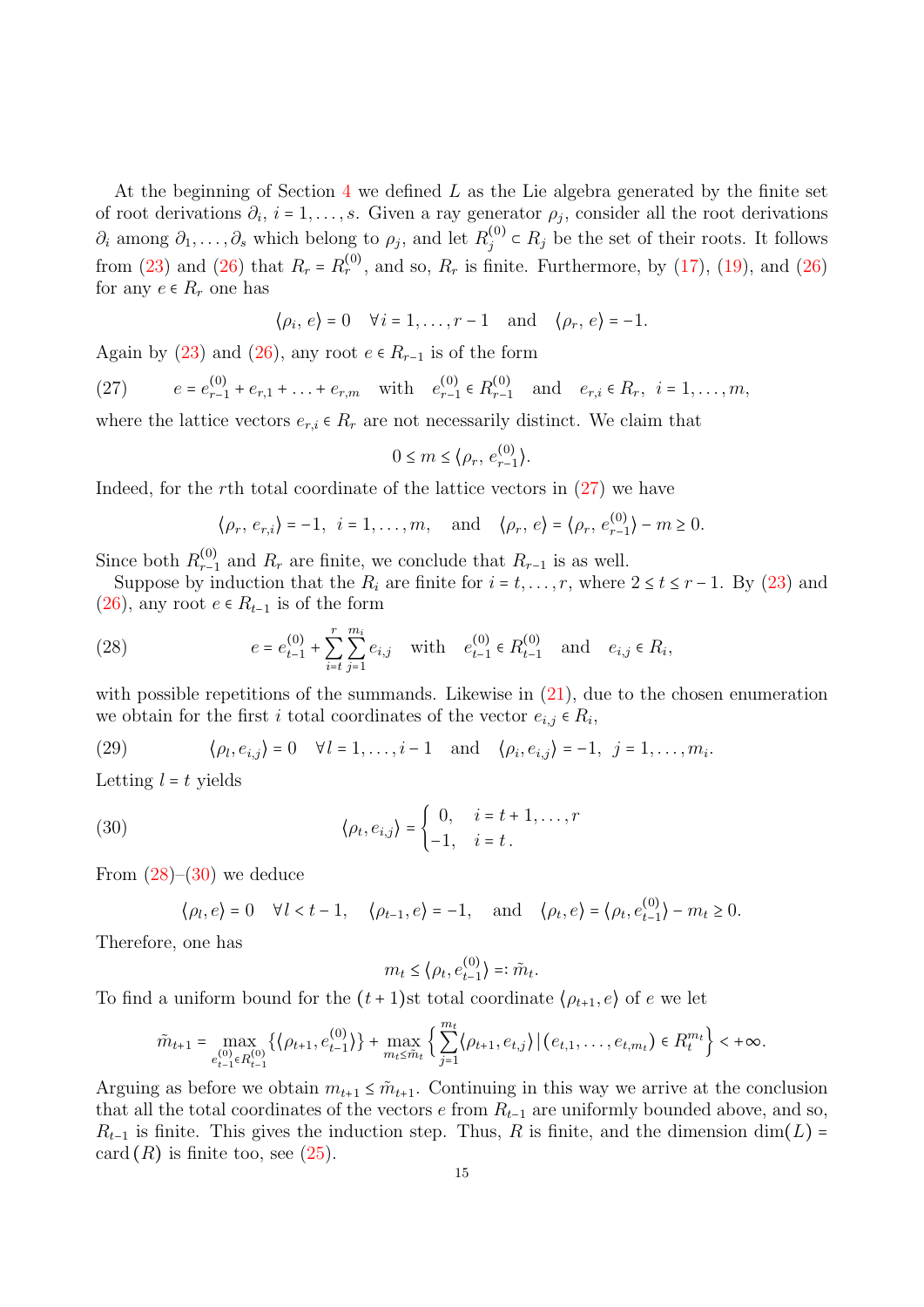Let us show finally that L is nilpotent. Indeed, let  $1 \leq i \leq j \leq r$ . Using the relations similar to [\(29\)](#page-14-3) and the fact that R is finite, for  $N \gg 1$  one deduces

<span id="page-15-2"></span> $(31)$  $, e + e_1 + \ldots + e_N$  =  $\langle \rho_j, e \rangle - N \leq -2$  whenever  $e \in R_i$  and  $e_1, \ldots, e_N \in R_j$ . Letting  $l = \mathbf{k}\partial_{\rho_i,e} \subset L_i$  and  $l_k = \mathbf{k}\partial_{\rho_j,e_k} \subset L_j$ ,  $k = 1,\ldots,N$  and using  $(24)$  we obtain by  $(31)$ 

$$
[l_1, [l_2, [\ldots, [l_N, l] \ldots] = 0 \quad \text{whenever} \quad l_k \subset L_j, \ k = 1, \ldots, N, \quad \text{and} \quad l \subset L_i, \ i \leq j.
$$

For  $N \gg 1$  the latter vanishing reads

(32) 
$$
\operatorname{ad}(L_j)^N(L_i) = 0 \quad \forall j \geq i, \quad i, j \in \{1, \ldots, r\}.
$$

Taking into account [\(26\)](#page-13-0), from [\(32\)](#page-15-3) we deduce

<span id="page-15-3"></span>
$$
\mathrm{ad}(L)^{Nr}(L)=0,
$$

which means that L is nilpotent.  $\square$ 

<span id="page-15-1"></span>4.2. From nilpotent Lie algebras to unipotent groups. It is well known, see, e.g., [\[Hochschild\(1981\),](#page-22-19) Ch. XVI, Thm. 4.2], that over a field of characteristic zero, the Lie functor realizes the equivalence between the categories of unipotent algebraic groups and of nilpotent Lie algebras. In our particular case, this correspondence can be made quite explicit.

<span id="page-15-0"></span>**Proposition 4.8.** Let X be a toric affine variety over **k** with no torus factor, let  $G =$  $\langle U_1,\ldots,U_s\rangle \in \text{Aut}(X)$  be a subgroup generated by the root subgroups  $U_i = \exp(t\partial_i)$ , where the  $\partial_i$  are locally nilpotent derivations of the structure algebra  $\mathcal{O}(X)$  associated with Demazure roots, let L be the Lie algebra generated by  $\partial_1, \ldots, \partial_s$ , and let  $\Gamma(L) = \Gamma_r(L)$  be the associated directed graph, see Definition  $\ddagger$ .5. Then the following are equivalent:

- $(i)$  L has no 2-cycle of root derivations:
- (ii) the graph  $\Gamma(L)$  has no oriented cycle, in particular, no bidirected edge;
- (iii)  $L$  is finite-dimensional and nilpotent;
- (iv)  $G$  is a unipotent algebraic group acting regularly on  $X$ .

In the latter case one has  $L = \text{Lie}(G)$ .

*Proof.* The implications (i)  $\Rightarrow$  (ii) & (iii) follow from Proposition [4.7.](#page-12-0) Condition (iii) implies (iv) of Lemma [4.4,](#page-11-4) and so, by virtue of this lemma, implies (i). Therefore, there is the equivalence (i)  $\Leftrightarrow$  (iii). By Definition [4.5,](#page-11-0)  $\Gamma(L)$  has no bidirected edge if and only if L has no 2-pseudo-cycle of root derivations. By virtue of Lemma [4.4](#page-11-4) this is equivalent to (i). Thus, one has (i) ⇔ (ii) ⇔ (iii).

If (iv) holds, then  $G$  is a nilpotent group, and so, it contains no non-abelian free subgroup. This implies (i) due to Proposition [3.1](#page-6-1) and Corollary [3.2.](#page-8-2) Hence, we have the implications (iv)  $\Rightarrow$  (i)  $\Rightarrow$  (iii). The converse implication (iii)  $\Rightarrow$  (iv) is proven in Lemmas [4.9–](#page-16-0)[4.12](#page-18-0) below.  $\Box$ 

Convention. We assume in the sequel that the Lie algebra L is finite-dimensional and nilpotent, and so, (i)–(iii) hold. We use the enumeration of the subalgebras  $L_i \subset L$ ,  $i = 1, \ldots, r$ introduced in the proof of Proposition [4.7,](#page-12-0) so that  $(26)$  and  $(32)$  hold.

Let us recollect the notation. Recall that  $k$  stands for the number of total coordinates on our toric affine variety X; this is at the same time the number of extremal rays  $\rho_i$  of the cone  $\Delta_{\mathbb{Q}}$ , see subsections [2.1](#page-3-1) and [2.3.](#page-4-1) Due to [\(5\)](#page-6-3), any automorphism of X lifts to an automorphism of the Cox ring  $\mathcal{O}(\mathbb{A}^k) = \mathbf{k}[x_1,\ldots,x_k]$  of X, and to an automorphism of the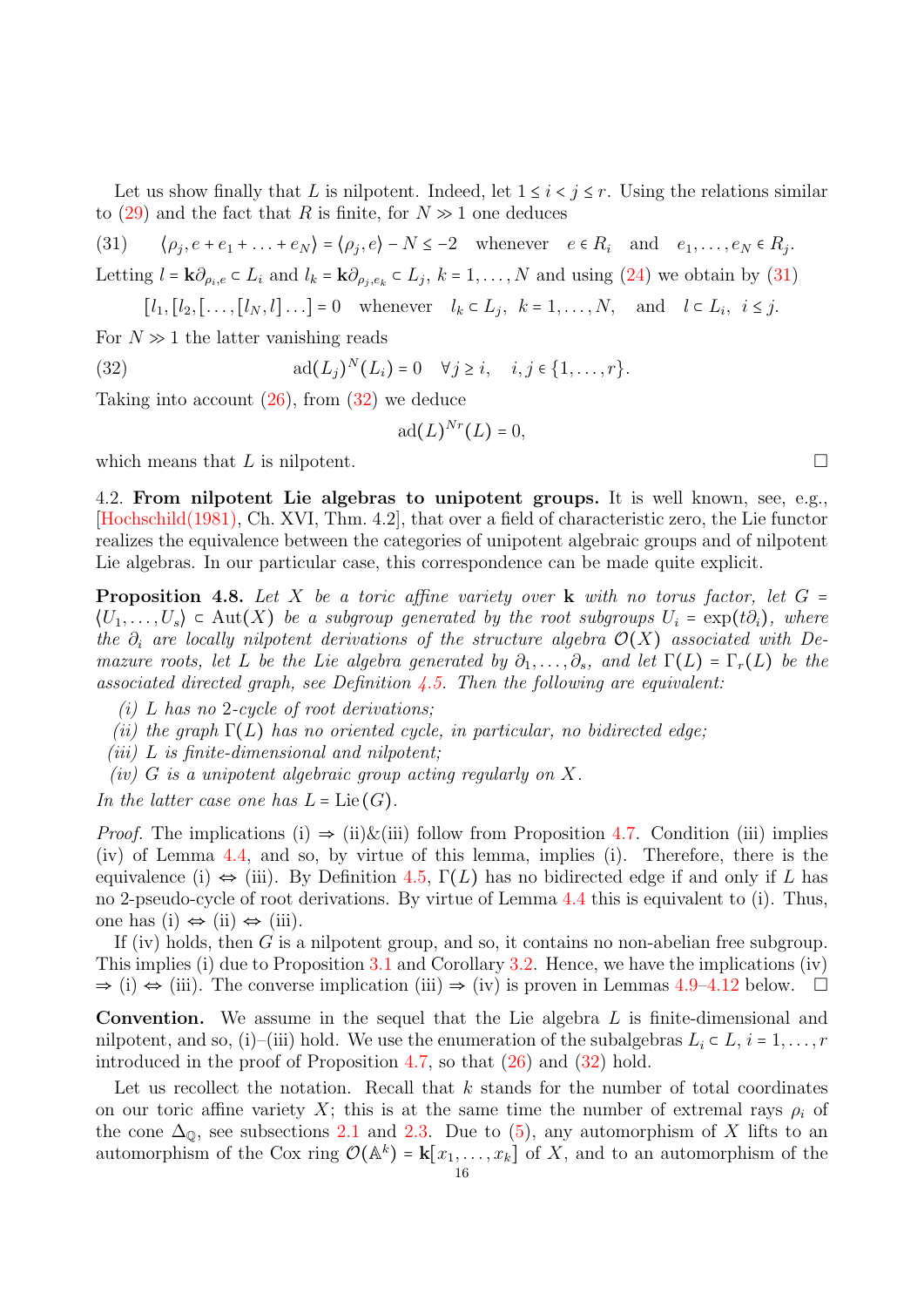spectrum  $\mathbb{A}^k$  of the Cox ring. The algebra  $\mathcal{O}(X)$  coincides with the algebra of the  $F_{\text{Cox}}$ invariants of the Cox ring  $\mathcal{O}(\mathbb{A}^k)$ . By Lemma [2.1.](#page-4-2)b any root derivation  $\partial_i$ ,  $i = 1, \ldots, s$ , lifts to a root derivation  $\partial_i$  of  $\mathbf{k}[x_1,\ldots,x_k]$  of form  $(2)$ , and any root subgroup  $U_i = \exp(t\partial_i)$  lifts to a root subgroup  $\hat{U}_i = \exp(t\hat{\partial}_i)$  consisting of elementary transformations [\(3\)](#page-5-2) and centralized by the Cox quasitorus  $F_{\text{Cox}}$ . The derivation  $\partial_i$  is the restriction of  $\hat{\partial}_i$  to  $\mathcal{O}(\mathbb{A}^k)^{F_{\text{Cox}}} \cong \mathcal{O}(X)$ ,  $i = 1, \ldots, s$ . This yields an isomorphism  $L \cong \hat{L}$ , where  $\hat{L}$  is the Lie algebra generated by  $\hat{\partial}_1, \ldots, \hat{\partial}_s$ , see Lemma [2.1.](#page-4-2)d.

Assuming that  $\hat{G} = \{\hat{U}_1, \ldots, \hat{U}_s\}$  is a unipotent linear algebraic group, one has an isomorphism  $G \cong \hat{G}$ , and so, G is a unipotent linear algebraic group too, see Proposition [2.2.](#page-5-1)b. Thus, it suffices to show that  $\hat{G}$  is a unipotent linear algebraic group provided  $\hat{L}$  is a finitedimensional nilpotent Lie algebra.

Let  $\hat{L}_i$  be the image of  $L_i$  under the isomorphism  $L \cong \hat{L}$  from Lemma [2.1.](#page-4-2)d. It is easily seen that L satisfies (i)–(iii) if and only if  $\hat{L}$  does.

<span id="page-16-5"></span>Recall that the automorphisms of  $\mathbb{A}^k$  of the form

(33) 
$$
(x_1, ..., x_k) \mapsto (x_1 + f_1, ..., x_k + f_k)
$$
, where  $f_i \in \mathbf{k}[x_{i+1}, ..., x_k]$ ,  $i = 1, ..., k$ ,

are called unitriangular. These automorphisms form the unitriangular subgroup of the group Aut $(\mathbb{A}^k)$ , see [\[Freudenburg\(2017\),](#page-22-14) Ch. 3]. In Lemmas [4.9](#page-16-0) and [4.10](#page-17-0) we present  $\hat{G} = \langle \hat{U}_1, \ldots, \hat{U}_s \rangle$ as a subgroup of the unitriangular group with Lie( $\hat{G}$ ) =  $\hat{L}$ .

<span id="page-16-0"></span>**Lemma 4.9.** Any  $\partial \in L$  is a locally nilpotent derivation of  $\mathcal{O}(X)$ .

*Proof.* Due to [\(2\)](#page-5-0), in the total coordinates  $(x_1, \ldots, x_k)$  any derivation  $\hat{\partial} \in \hat{L}_i$ ,  $i \in \{1, \ldots, r\}$ , acts on  $\mathbb{A}^k$  via

<span id="page-16-1"></span>(34) 
$$
\hat{\partial} = p\partial/\partial x_i \text{ where } p \in \mathbf{k}[x_1,\ldots,x_{i-1},x_{i+1},\ldots,x_k].
$$

The monomials  $M_j$  in [\(2\)](#page-5-0), taken up to proportionality, of all possible polynomials  $p$  in [\(34\)](#page-16-1) are in one-to-one correspondence with the roots in the subset  $R_j$  of R. Since  $R_j$  is finite, it follows that

<span id="page-16-4"></span>(35) 
$$
\max_{\hat{\partial} \in \hat{L}_j} {\{\text{deg}(p)\}} \le d_j \quad \text{for some} \quad d_j \in \mathbb{N}.
$$

Due to our choice of enumeration, the subalgebras  $\hat{L}_i \in \hat{L}$  satisfy [\(26\)](#page-13-0). Hence, the total coordinates of the roots in  $R_i$  form a triangular-like matrix, cf. [\(29\)](#page-14-3), that is,  $p \in \mathbf{k}[x_{i+1}, \ldots, x_k]$ for any p in [\(34\)](#page-16-1). Since  $\hat{\partial}^2(x_i) = 0, i = 1, \ldots, k$ , the  $\mathbb{G}_a$ -subgroup  $\exp(t\hat{\partial})$  of Aut $(\mathbb{A}^k)$  generated by  $\hat{\partial}$  from [\(34\)](#page-16-1) acts on  $\mathbb{A}^k$  via the unitriangular (elementary) transformations

<span id="page-16-2"></span>
$$
(36) \qquad \exp(t\hat{\partial})\colon (x_1,\ldots,x_k)\mapsto (x_1,\ldots,x_{i-1},x_i+tp(x_{i+1},\ldots,x_k),x_{i+1},\ldots,x_k),\ \ t\in\mathbf{k},
$$

cf. [\(3\)](#page-5-2). More generally, any derivation  $\hat{\partial} \in \hat{L}$  is triangular of the form

<span id="page-16-3"></span>(37) 
$$
\hat{\partial} = \sum_{i=1}^r \delta_i = \sum_{i=1}^r p_i \partial / \partial x_i, \text{ where } \delta_i \in \hat{L}_i \text{ and } p_i \in \mathbf{k}[x_{i+1}, \dots, x_k], i = 1, \dots, r.
$$

According to [\[Freudenburg\(2017\),](#page-22-14) Prop. 3.29],  $\hat{\partial}$  is locally nilpotent on  $\mathcal{O}(\mathbb{A}^k)$ , and then also  $\partial$  is locally nilpotent on  $\mathcal{O}(X) = \mathcal{O}(\mathbb{A}^k)^{F_{\text{Cox}}}.$  $F_{\text{Cox}}$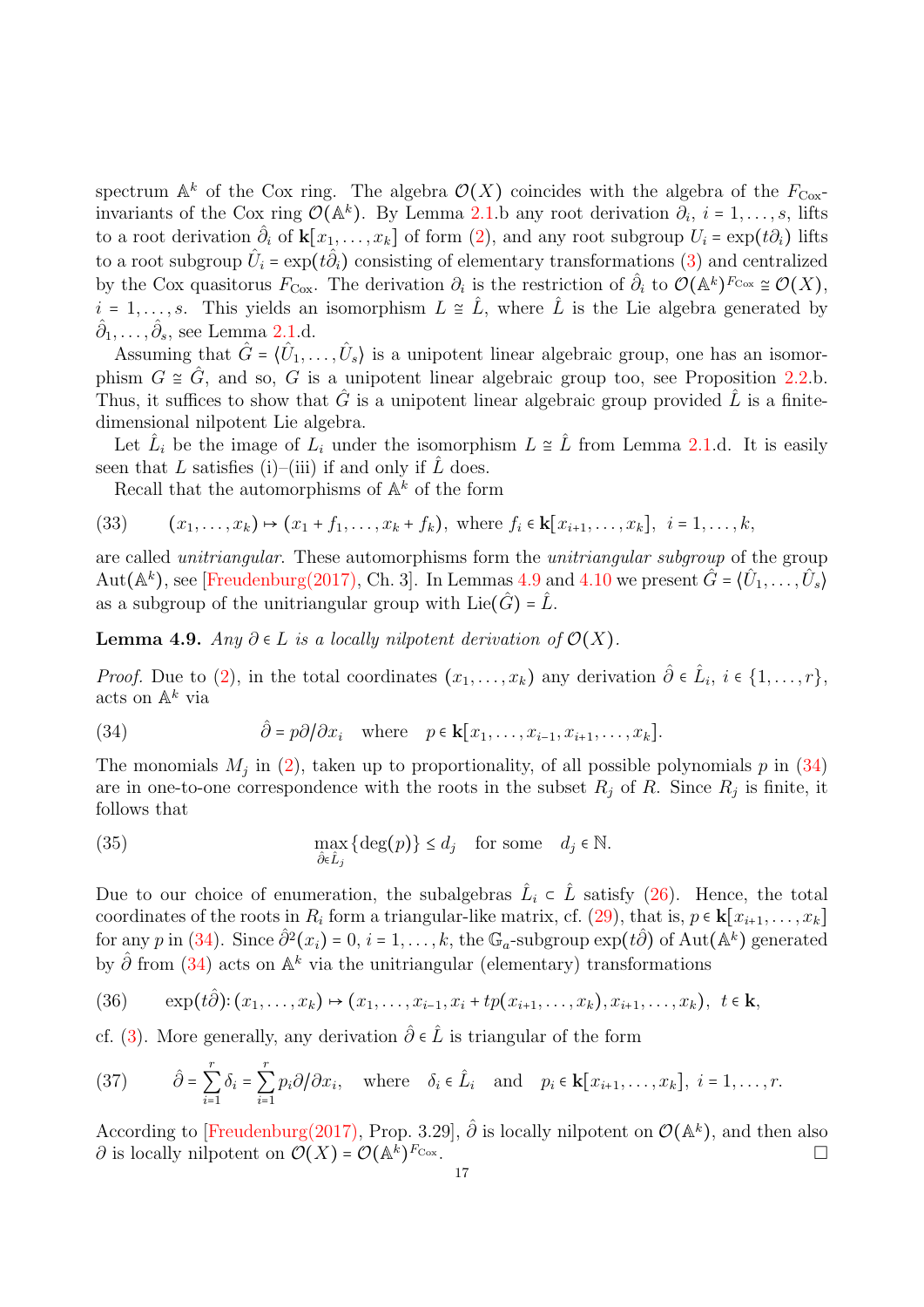Notice that for  $r < k$  the variables  $x_{r+1}, \ldots, x_k$  belong to the kernel of any derivation  $\hat{\partial} \in \hat{L}$ . Classical formulas. In what follows we use the classical Baker-Campbell-Hausdorff (BCH) and Zassenhaus formulas. Let us recall these formulas following [\[Bonfiglioli et al.\(2012\),](#page-21-9) Li et al.  $(2019)$ , Manetti $(2012)$ , Wang et al.  $(2019)$ ]. Let A be an associative algebra with unit over k. In the formal power series algebra  $A[[t]]$  the function exp is well defined for any series without constant term, and log is well defined for any series with the constant term equal 1. For  $a, b \in A$  consider the Lie subalgebra Lie $(a, b)$  of A, that is, the smallest subspace of  $\tilde{A}$  which contains  $\alpha$  and  $\tilde{b}$  and is stable under commutators. The BCH formula expresses  $c(t) := \log(\exp(ta) \exp(tb)) \in \text{Lie}(a, b)[[t]]$ . Plugging in formally  $t = 1$ , the formula reads:

<span id="page-17-1"></span>(38) 
$$
c \coloneqq c(1) = a + b + \frac{1}{2}[a, b] + \frac{1}{12}[a, [a, b]] + \frac{1}{12}[b, [b, a]] + \dots,
$$

where each term is a rational multiple of the Lie monomial in  $a$  and  $b$  of degree  $m$  obtained from the universal Lie monomial  $\alpha[z_1,[z_2,[\ldots,z_m]\ldots], \alpha \in \mathbb{Q}$ , after substitution of either a or b instead of every  $z_i$ .

<span id="page-17-2"></span>Likewise, for given  $a_1, \ldots, a_{\nu} \in A$ , the multivariate Zassenhaus formula reads:

(39) 
$$
\exp(a_1 + \ldots + a_\nu) = \exp(a_1) \cdots \exp(a_\nu) \prod_{m=2}^{\infty} \exp(\psi_m(a_1, \ldots, a_\nu)),
$$

where  $\psi_m(a_1,\ldots,a_\nu)$  is a homogeneous Lie polynomial in  $a_1,\ldots,a_\nu$  of degree m.

In our setup, it occurs that the both formulas contain just a finite number of terms, and, respectively, factors. Indeed, letting  $L = \text{Lie}(a, b)$  in the former case and  $L = \text{Lie}(a_1, \ldots, a_\nu)$  in the latter case, suppose that L is nilpotent of nilpotency class n, that is,  $L^{n+1} = ad(L)^n(L) = 0$ , where  $n \in \mathbb{N}$  is minimal with this property. Then the homogeneous Lie polynomials of degree  $m > n$  in the both formulas vanish, hence the sum in [\(38\)](#page-17-1) and the product in [\(39\)](#page-17-2) are finite.

<span id="page-17-0"></span>**Lemma 4.10.** In the total coordinates, the automorphisms  $\exp(\hat{L})$  =  $\{\exp(\hat{\partial}) \, | \, \hat{\partial} \in \hat{L} \}$  form a group of unitriangular automorphisms of  $\mathbb{A}^k$ . The map  $\exp : \hat{L} \to \exp(\hat{L})$  is well defined and bijective.

*Proof.* By virtue of [\(36\)](#page-16-2) and [\(37\)](#page-16-3), any automorphism  $\exp(\hat{\partial}) \in \exp(\hat{L}) \subset \text{Aut}(\mathbb{A}^k)$  is unitriangular of the form

<span id="page-17-3"></span>(40) 
$$
\exp(\hat{\partial})
$$
:  $(x_1, ..., x_k) \mapsto (x_1 + f_1, ..., x_r + f_r, x_{r+1}, ..., x_k)$  with  $f_i \in k[x_{i+1}, ..., x_k]$ .

Any unitriangular automorphism  $\alpha \in \text{Aut}(\mathbb{A}^k)$  can be written as the exponential  $\alpha = \exp(c)$ of the triangular derivation

$$
c = \log(\alpha) = \log(\mathrm{id} + (\alpha - \mathrm{id})) \in \mathrm{Der}(\mathcal{O}(\mathbb{A}^k)),
$$

see [\[Freudenburg\(2017\),](#page-22-14) Prop. 3.30] and its proof. Consider a pair  $(a, b)$  of triangular derivations of  $\mathcal{O}(\mathbb{A}^k)$  from  $\hat{L}$ . The product  $\exp(a) \exp(b)$  of the corresponding unitriangular automorphisms is again unitriangular. In more detail,  $\exp(a)\exp(b) = \exp(c)$  with a triangular derivation

$$
c = \log(\exp(a)\exp(b)) \in \mathrm{Der}(\mathcal{O}(\mathbb{A}^k)),
$$

see [\[Freudenburg\(2017\),](#page-22-14) Cor. 3.31]. The latter derivation can be expressed via the BCH formula [\(38\)](#page-17-1) truncated on level  $n + 1$ , where n is the nilpotency class of  $\hat{L}$ . It follows that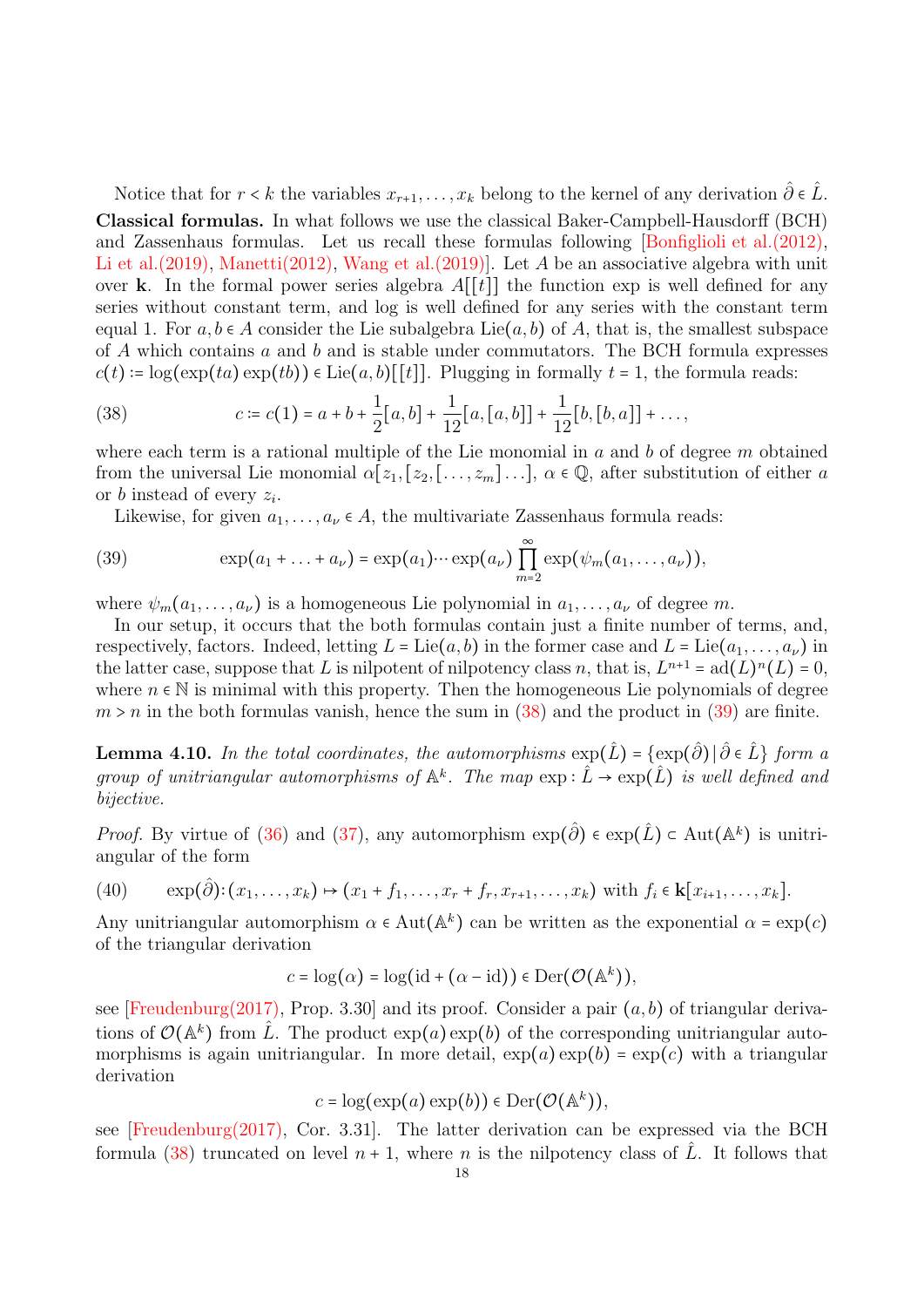$c \in \hat{L}$ . Thus,  $\exp(\hat{L})$  is a subgroup of the group of unitriangular automorphisms of  $\mathbb{A}^k$ . Since log and exp are mutually inverse, the map  $\exp : \hat{L} \to \exp(\hat{L})$  is a bijection.

<span id="page-18-2"></span>**Lemma 4.11.** The degrees of  $exp(\hat{\partial})$  are uniformly bounded for  $\hat{\partial} \in \hat{L}$ .

*Proof.* Write  $\hat{\partial} = a_1 + \ldots + a_{\nu} \in \hat{L}$ , where  $a_i \in \hat{L}_i$ . We can express  $\exp(\hat{\partial}) = \exp(a_1 + \ldots + a_{\nu})$ via the Zassenhaus formula [\(39\)](#page-17-2), where the product is truncated on level  $n + 1$  with n being the nilpotency class of  $\hat{L}$ .

Consider the increasing chain of ideals of  $\hat{L}$ ,

$$
\mathcal{L}_1 \subset \mathcal{L}_2 \subset \ldots \subset \mathcal{L}_r = \hat{L}, \quad \text{where} \quad \mathcal{L}_\nu \coloneqq \hat{L}_1 \oplus \ldots \oplus \hat{L}_\nu,
$$

see [\(26\)](#page-13-0). Notice that  $\hat{\partial} = a_1 + \ldots + a_{\nu} \in \mathcal{L}_{\nu}$ . Let us show that in [\(39\)](#page-17-2) one has  $\psi_m(a_1, \ldots, a_{\nu}) \in$  $\mathcal{L}_{\nu-1}$  for any  $\nu \in \{2,\ldots,r\}, m \geq 2$ . Indeed, it suffices to check this for  $\psi_m$  which is a Lie monomial in  $a_1, \ldots, a_{\nu}$  of degree m. In this case, our claim follows from the fact that the abelian Lie algebras  $\hat{L}_1, \dots, \hat{L}_r$  verify [\(26\)](#page-13-0).

Now we proceed by induction on  $\nu = 1, \ldots, r$ . The assertion of the lemma holds for  $\mathcal{L}_1$  due to [\(35\)](#page-16-4) and [\(36\)](#page-16-2). Suppose it holds for some  $\mathcal{L}_{\nu-1}$ . Take

$$
\hat{\partial} = \sum_{i=1}^{\nu} a_i = \sum_{i=1}^{\nu} p_i \partial / \partial x_i \in \mathcal{L}_{\nu}, \quad \text{where} \quad a_i \in \hat{L}_i.
$$

Using [\(39\)](#page-17-2) and the preceding observation, we can write

<span id="page-18-1"></span>(41)  $\exp(\hat{\partial}) = g_1 \exp(a_\nu) g_2 = g_1 \exp(p_\nu \partial/\partial x_\nu) g_2$ , where  $g_1, g_2 \in \exp(\mathcal{L}_{\nu-1})$ .

Since our assertion holds for  $\exp(\mathcal{L}_{\nu-1})$  by the induction hypothesis and for  $\exp(\hat{L}_{\nu})$  by  $(35)$ -[\(36\)](#page-16-2), the degrees of all the automorphisms in [\(41\)](#page-18-1) are uniformly bounded above. Therefore, the assertion holds for  $\exp(\mathcal{L}_{\nu})$  as well. This concludes the induction.

<span id="page-18-0"></span>**Lemma 4.12.** Assume L is a finite dimensional nilpotent Lie algebra. Then  $G$  is a unipotent algebraic group acting regularly on X, and  $L = Lie(G)$ .

*Proof.* Due to Lemma [4.11,](#page-18-2) the span F of  $exp(\tilde{L})$  is a finite-dimensional subspace of the vector space End( $\mathbb{A}^k$ ). One can take for the coordinates in  $\hat{L}$  and F the coefficients of the polynomials  $p_1, \ldots, p_r$  and  $f_1, \ldots, f_r$  in [\(37\)](#page-16-3) and [\(40\)](#page-17-3), respectively. The map

$$
\hat{L} \ni \hat{\partial} \mapsto \exp(\hat{\partial}) \in \exp(\hat{L}), \qquad (p_1, \ldots, p_r) \mapsto (f_1, \ldots, f_r),
$$

defines a morphism of algebraic varieties  $\hat{L} \rightarrow F$ . The image  $\exp(\hat{L})$  is an irreducible constructible subset of F. Since  $\exp(\hat{L})$  is a connected group, this is a locally closed smooth subvariety of F. By Zariski's Main Theorem, the bijective morphism  $\exp : L \to \exp(L)$  of smooth varieties is an isomorphism. Since  $\hat{L}$  is an affine variety,  $\exp(\hat{L})$  is too. Using [\(33\)](#page-16-5), it is easily seen that  $\exp(\hat{L})$  is an affine algebraic group which acts regularly on  $\mathbb{A}^k$ . The exponential of a nilpotent matrix is unipotent. Therefore, the group  $\exp(L)$  is unipotent since it consists of unipotent elements.

Recall that  $\hat{G} = \{\hat{U}_1, \ldots, \hat{U}_s\}$ , where  $\hat{U}_j = \exp(t\hat{\partial}_j)$  with  $\hat{\partial}_j \in \hat{L}$ . So,  $\hat{U}_j \subset \exp(\hat{L})$  for any  $j = 1, \ldots, s$ . It follows that  $\hat{G} \subset \exp(\hat{L})$ . In fact,  $\hat{G} = \exp(\hat{L})$  because the Lie subalgebras Lie $(\hat{U}_j)$  =  $\mathbf{k}\hat{\partial}_j \in \hat{L}, j = 1, \ldots, s$ , generate  $\hat{L}$ . By the preceding discussion we deduce Lie $(\hat{G})$  =  $\hat{L}$ . It follows that  $Lie(G) = L$ .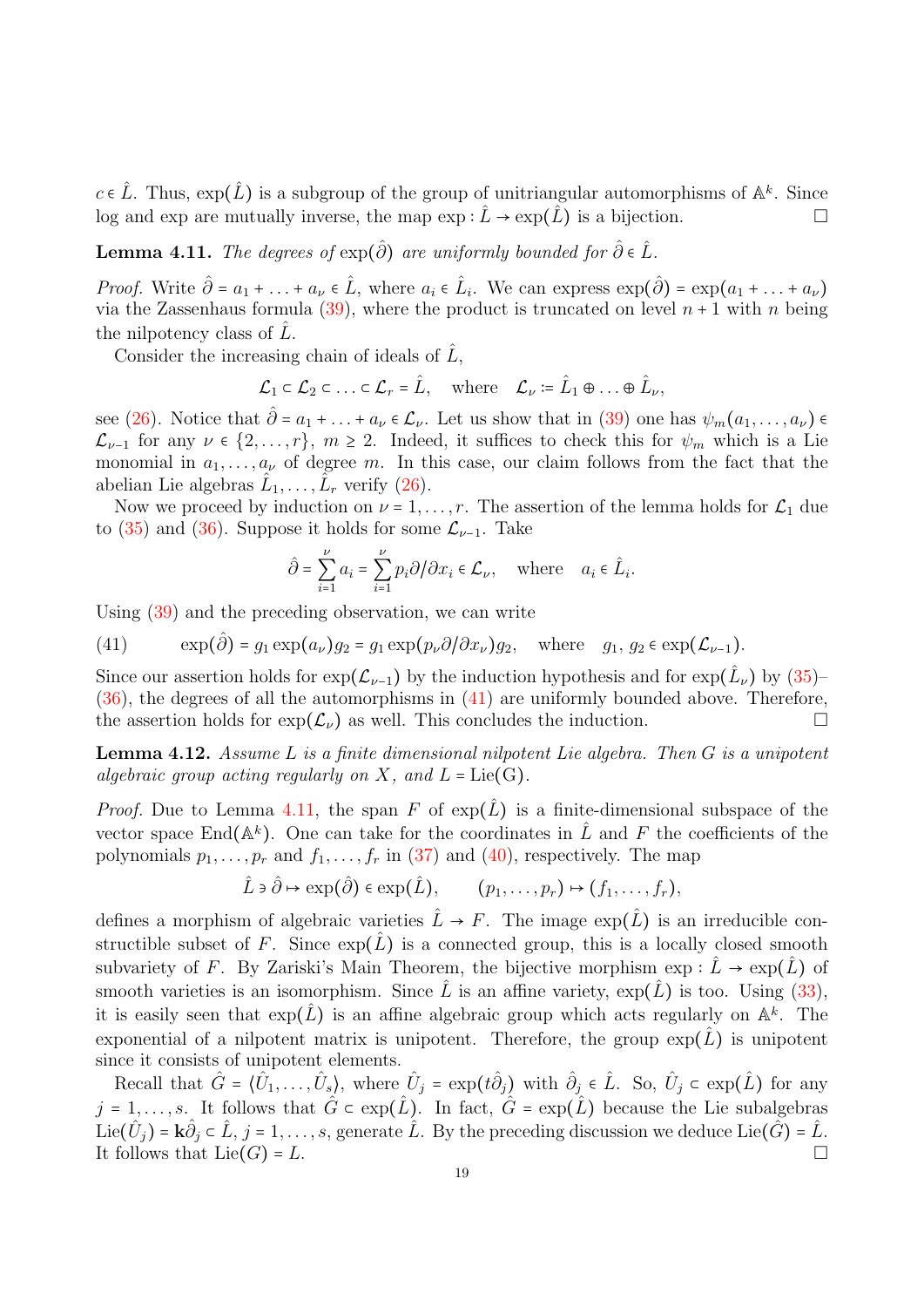Proof of Proposition [4.1.](#page-9-0) Due to Corollary [3.2,](#page-8-2) under the assumption of Proposition [4.1,](#page-9-0) [\(16\)](#page-11-1) holds for any  $e \in R_i$ ,  $e' \in R_j$ . Then L has no 2-cycle of root derivations. Now the assertion follows from Propositions [4.7](#page-12-0) and [4.8.](#page-15-0)

#### 5. Transitive actions

<span id="page-19-1"></span>5.1. Doubly transitive groups acting on toric affine varieties. In this section we apply the Tits' type alternative to answer Question [1](#page-1-0) under the assumption of double transitivity of the group in question. We start with the following simple combinatorial lemma.

<span id="page-19-3"></span>**Lemma 5.1.** The group which acts effectively and doubly transitively on a set of cardinality at least three has trivial center.

*Proof.* Let a group G act effectively and doubly transitively on a set X, where  $card(X) \geq 3$ . Then the following hold.

- (a) Any non-trivial normal subgroup  $H$  of  $G$  is transitive on  $X$ ;
- (b) the stabilizer  $G_x$  of a point  $x \in X$  acts transitively on  $X \setminus \{x\}$ , and so, x is a unique fixed point of  $G_x$ .

To show (a) it suffices to notice that G permutes the H-orbits on X. Statement (b) is immediate.

Assume now that the center  $Z$  of  $G$  is nontrivial. Then by (a),  $Z$  is transitive on  $X$ . On the other hand, since Z commutes with  $G_x$ , it fixes the unique fixed point x of  $G_x$ , see (b). This gives a contradiction.

The next statement follows immediately.

<span id="page-19-0"></span>**Proposition 5.2.** No nilpotent group acts doubly transitively on a set X with card(X) > 2. In particular, a unipotent linear algebraic group cannot act 2-transitively on an algebraic variety.

Remark 5.3. Alternatively, the second statement can be deduced from the classification of doubly transitive groups of homeomorphisms and doubly transitive Lie groups, see [\[Kramer\(2003\),](#page-22-22) [Tits\(1952\),](#page-23-11) [Tits\(1956\)\]](#page-23-12), or by using [\[Humphreys\(1975\),](#page-22-23) Prop. 17.4 and Cor. 17.5].

Now we can deduce Corollary [1.2](#page-0-1) from the Introduction.

**Proof of Corollary [1.2.](#page-0-1)** The assertion follows immediately from Theorem [1.1](#page-0-0) and Propo-sition [5.2.](#page-19-0)

<span id="page-19-2"></span>5.2. High transitivity of a subnormal subgroup. As we indicated in the Introduction, the highly transitive actions of the groups generated by one-parameter unipotent subgroups were a starting point of this research. We add below some results concerning a combinatorial aspect of high transitivity, which could be useful in order to attack Conjecture [1.](#page-1-0)

**Definition 5.4.** Let G be a group. We say that G is highly transitive if G admits an effective action on a set X which is m-transitive for any  $m \in \mathbb{N}$ .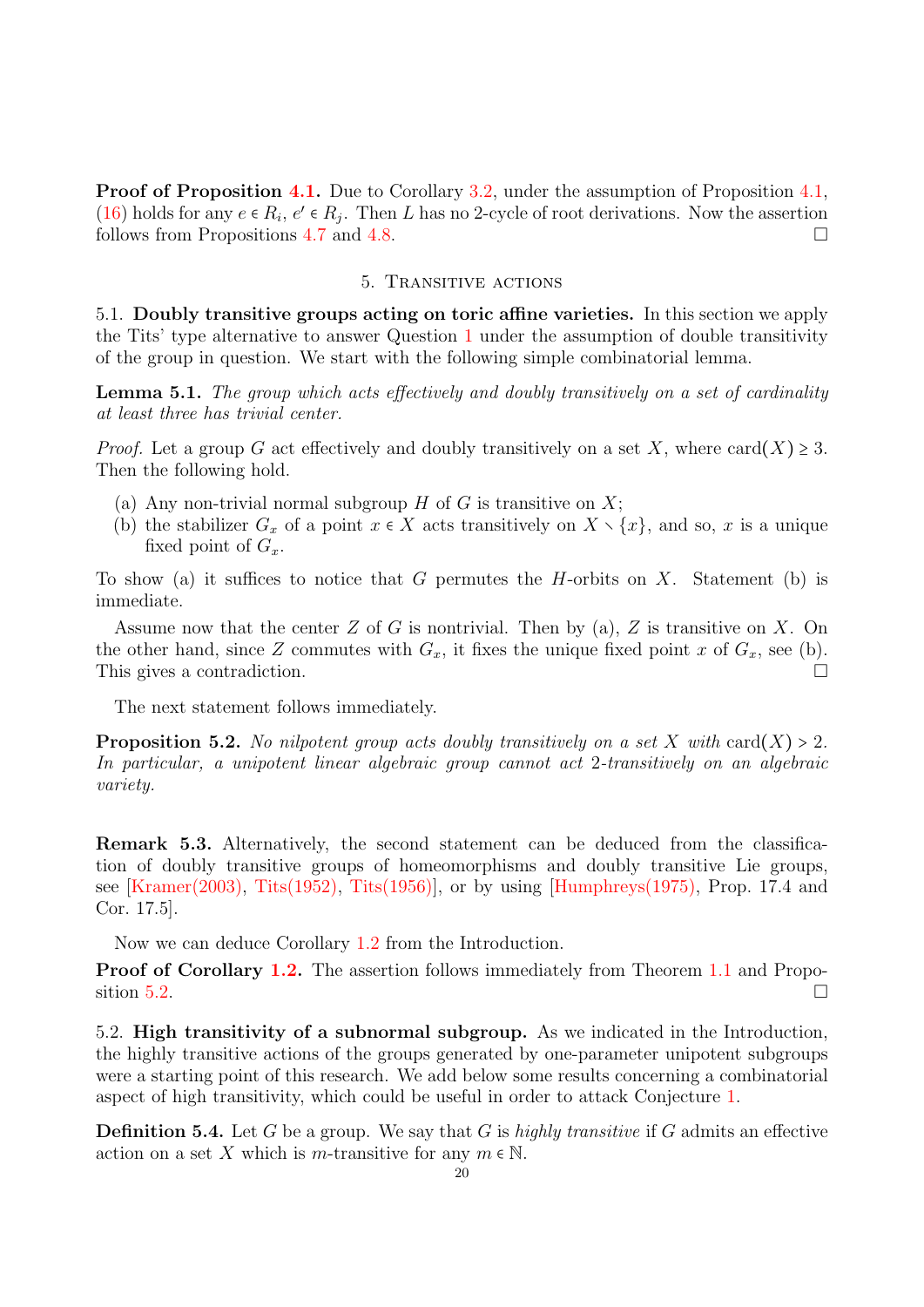Attention: one can find in the literature another definition of high transitivity, which does not require effectiveness.

The non-abelian free groups provide examples of highly transitive groups [\[Cameron\(1987\),](#page-21-10) McDonough et al. (1977). Recall that a subgroup N of a group G is called *subnormal* if there exists a descending normal series

<span id="page-20-2"></span>
$$
(42) \tG \triangleright N_1 \triangleright N_2 \triangleright \ldots \triangleright N_k = N.
$$

<span id="page-20-0"></span>**Proposition 5.5.** Assume that a group  $G$  acts effectively and highly transitively on an infinite set X. Then any nontrivial subnormal subgroup  $N$  of  $G$  is also highly transitive on X. In particular, N cannot be virtually solvable.

The proof is done at the end of the section; it is based on the following lemma. In turn, the proof of the lemma imitates the one of [\[Dixon et al.\(1996\),](#page-22-24) Cor. 7.2A]. For the sake of completeness, we provide the argument.

<span id="page-20-1"></span>**Lemma 5.6.** Assume that a group G acts effectively and highly transitively on a set X. Let H be a non-trivial normal subgroup of  $G$ . Then  $H$  acts on  $X$  highly transitively.

*Proof.* For any m-tuple  $\alpha = \{x_1, \ldots, x_m\}$  of pairwise distinct points in X we consider the stabilizers

$$
G_{\alpha} = G_{x_1} \cap \ldots \cap G_{x_m} \quad \text{and} \quad H_{\alpha} = H_{x_1} \cap \ldots \cap H_{x_m}.
$$

Then  $H_{\alpha}$  is a normal subgroup in  $G_{\alpha}$ .

We have to show that for any positive integer m and for any m-tuple  $\alpha$  the group  $H_{\alpha}$  acts transitively on  $X \setminus \{x_1, \ldots, x_m\}.$ 

By assumption,  $G_{\alpha}$  acts highly transitively on  $X \setminus \{x_1, \ldots, x_m\}$ . By Claim (a) from the proof of Lemma [5.1,](#page-19-3) either  $H_{\alpha}$  is transitive on  $X \setminus \{x_1, \ldots, x_m\}$ , or  $H_{\alpha} = \{e\}.$ 

Assuming the latter, take the minimal m with this property, where  $m \geq 1$  by Claim (a) from the proof of Lemma [5.1.](#page-19-3) Let  $\beta = \{x_1, \ldots, x_{m-1}\}$ . By assumption, the stabilizer  $H_\beta$  is transitive on  $X\setminus\{x_1,\ldots,x_{m-1}\}$  (for  $m=1$  we have  $H_\beta = H$ , and the latter follows by Claim (a) from the proof of Lemma [5.1\)](#page-19-3). Moreover,  $H_\beta$  is simply transitive on  $X \setminus \{x_1, \ldots, x_{m-1}\}\)$ , and so, we can identify the set  $X \setminus \{x_1, \ldots, x_m\}$  with  $H_\beta \setminus \{e\}$  via the bijection

 $X \setminus \{x_1, \ldots, x_m\} \ni y \mapsto h \in H_\beta \setminus \{e\}, \quad \text{where} \quad y = hx_m.$ 

Under this identification, the action of  $G_{\alpha}$  on  $X \setminus \{x_1, \ldots, x_m\}$  goes to the action of  $G_{\alpha}$  on  $H_\beta \setminus \{e\}$  by conjugation, due to the relation

$$
ghx_m = ghg^{-1}gx_m = ghg^{-1}x_m \quad \forall g \in G_\alpha, \quad \forall h \in H_\beta \smallsetminus \{e\}.
$$

The action by conjugation sends a pair  $(h, h^{-1})$  to a pair of the same type. Since  $H_\beta$  is infinite, it follows that the action of  $G_x \subset \text{Aut}(N)$  on  $H_\beta \setminus \{e\}$  cannot be 2-transitive, unless  $H_\beta$  is a group of exponent two.

Suppose finally that  $H_\beta$  is a group of exponent two. It is well known that  $H_\beta$  is a power of  $\mathbb{Z}/2\mathbb{Z}$ , or, in other words, the additive group of a vector space V over the field  $\mathbb{F}_2$  with two elements. However, the action of  $Aut(H_\beta) = GL(V)$  is not 3-transitive on  $H_\beta \setminus \{e\} = V \setminus \{0\}$ contrary to our assumption, because it preserves the linear (in)dependence. This contradiction completes the proof.  $\Box$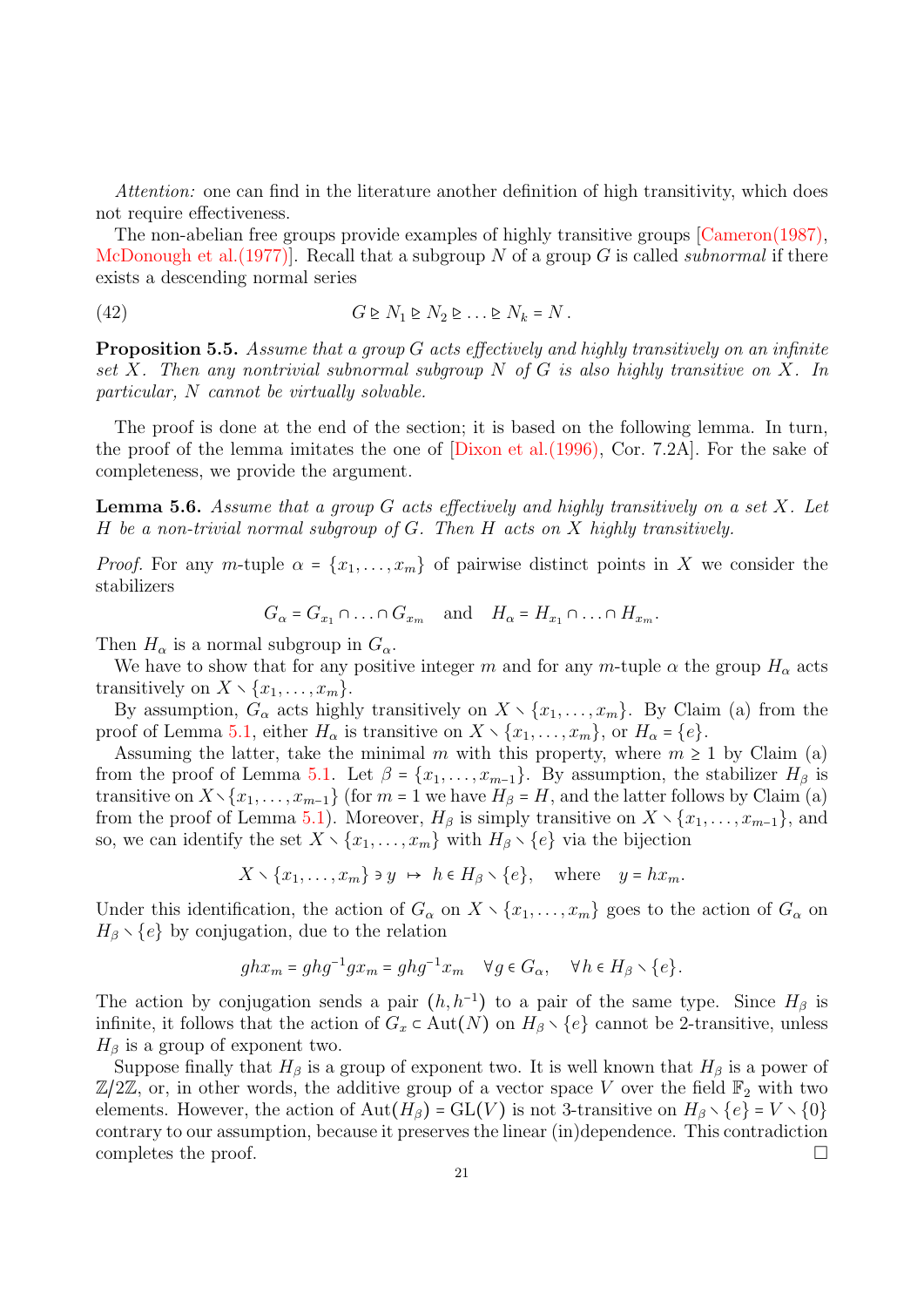**Remark 5.7.** Notice that the affine group  $G = \text{Aff}(V)$  of the vector space  $V = \mathbb{A}_{\mathbb{F}_2}^n$ ,  $n \geq 3$ , acts 3-transitively on  $V$ , while the normal subgroup of translations acts just simply transitively on V, contrary to  $\vert$ Dixon et al.(1996), Exercise 2.1.16.

<span id="page-21-5"></span>Corollary 5.8. A virtually solvable group cannot be highly transitive.

*Proof.* Any virtually solvable group G contains a normal solvable subgroup  $H$  of finite index. In turn,  $H$  contains a nontrivial normal abelian subgroup  $A$ , and  $A$  contains a nontrivial cyclic subgroup C. Clearly, a cyclic subgroup cannot be highly transitive.

Remark 5.9. By Gromov's Theorem [\[Gromov\(1981\)\]](#page-22-25), a finitely generated group has polynomial growth if and only if it is virtually nilpotent. Hence, the conclusion of Corollary [5.8](#page-21-5) holds for any finitely generated group of polynomial growth.

Proof of Proposition [5.5.](#page-20-0) The first assertion of [5.5](#page-20-0) follows from Lemma [5.6](#page-20-1) by recursion on the length of the normal series [\(42\)](#page-20-2), and the second follows from Corollary [5.8.](#page-21-5)

# Funding

The work of the first author was supported by the grant RSF-19-11-00172.

# Acknowledgements

The second author is grateful to François Dahmani, Rostislav Grigorchuk, Alexei Kanel-Belov, Boris Kunyavski, Stéphane Lamy, Bertrand Remy, and Christian Urech for useful conversations, letter exchange, and references. Our thanks are due as well to a referee for fruitful remarks and suggestions, which allowed to improve essentially the presentation and to strengthen one of the main results.

#### **REFERENCES**

- <span id="page-21-4"></span>[Andrist(2019)] Andrist, R. B. "Integrable generators of Lie algebras of vector fields on  $\mathbb{C}^n$ ." Forum Math. 31 (2019):943–949.
- <span id="page-21-7"></span>[Arzhantsev et al.(2015)] Arzhantsev, I., Derenthal, U., Hausen, J., and Laface, A. Cox rings. Cambridge Studies in Advanced Mathematics 144. Cambridge University Press, Cambridge, 2015.
- <span id="page-21-2"></span>[Arzhantsev et al.(2013)] Arzhantsev, I., Flenner, H., Kaliman, S., Kutzschebauch, F., and Zaidenberg, M. "Flexible varieties and automorphism groups." Duke Math. J. 162 (2013):767–823.
- <span id="page-21-8"></span>[Arzhantsev et al.(2010)] Arzhantsev, I. and Gaifullin, S. "Cox rings, semigroups, and automorphisms of affine algebraic varieties." Sb. Math. 201 (2010):1–21.
- <span id="page-21-1"></span>[Arzhantsev et al.(2012)] Arzhantsev, I., Kuyumzhiyan, K., and Zaidenberg, M. "Flag varieties, toric varieties, and suspensions: three instances of infinite transitivity." Sb. Math. 203 (2012):3–30.
- <span id="page-21-3"></span>[Arzhantsev et al.(2019)] Arzhantsev, I., Kuyumzhiyan, K., and Zaidenberg, M. "Infinite transitivity, finite generation, and Demazure roots." Adv. Math. 351 (2019):1–32.
- <span id="page-21-6"></span>[Arzhantsev et al.(2021)] Arzhantsev, I., Liendo, A., and Stasyuk, T. "Lie algebras of vertical derivations on semiaffine varieties with torus actions." J. Pure Appl. Algebra 225 (2021):106499.
- <span id="page-21-0"></span>[Bisi et al.(2014)] Bisi, C., Furter, J.-Ph., and Lamy, S. "The tame automorphism group of an affine quadric threefold acting on a square complex." J. Éc. polytech. Math. 1  $(2014):161-223$ .
- <span id="page-21-9"></span>[Bonfiglioli et al.(2012)] Bonfiglioli, A. and Fulci, R. Topics in noncommutative algebra. The theorem of Campbell, Baker, Hausdorff and Dynkin. Lect. Notes in Mathem. 2034. Springer-Verlag, Berlin, Heidelberg, 2012.
- <span id="page-21-10"></span>[Cameron(1987)] Cameron, P. J. "Some permutation representations of a free group." Europ. J. Combin. 8 (1987):257–260.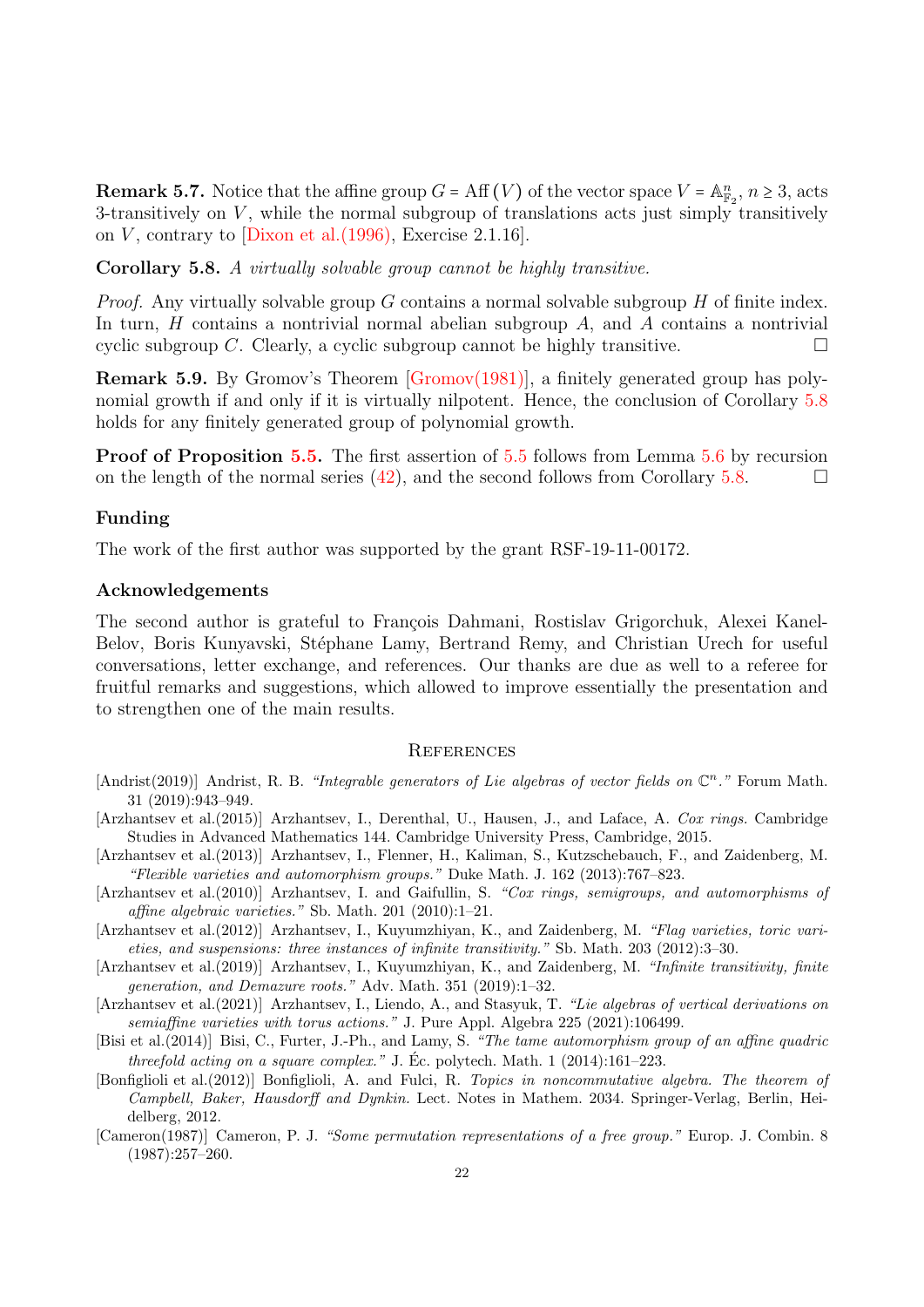- <span id="page-22-0"></span>[Cantat(2011)] Cantat, S. "Sur les groupes de transformations birationnelles des surfaces." Ann. Math. 174 (2011):299–340.
- <span id="page-22-6"></span>[Chistopolskaya(2018)] Chistopolskaya, A. "On nilpotent generators of the Lie algebra  $\mathfrak{sl}_n$ ." Linear Algebra Appl. 559 (2018):73–79.
- <span id="page-22-11"></span>[Cox et al.(2011)] Cox, D. A., Little J. B., and Schenck, H. K. Toric Varieties. Graduate Studies in Mathematics 124. Amer. Math. Soc., Providence, RI, 2011.
- [Demazure(1970)] Demazure, M. Sous-groupes alg´ebriques de rang maximum du groupe de Cremona. Ann. Sci. Éc. Norm. Supér.. 4e série, 3:(1970), 507–588.
- <span id="page-22-17"></span>[Dicks(1983)] Dicks, W. "Automorphisms of the polynomial ring in two variables." Publ. Sec. Mat. Univ. Autónoma Barcelona 27 (1983):155–162.
- <span id="page-22-2"></span>[Dinh et al.(2015)] Dinh, Tien-Cuong, Hu, Fei, and Zhang, De-Qi. "Compact Kähler manifolds admitting large solvable groups of automorphisms." Adv. Math. 281 (2015):333–352.
- <span id="page-22-24"></span>[Dixon et al.(1996)] Dixon, J. D., Mortimer, B. Permutation Groups. Graduate Texts in Mathematics, Springer, 1996.
- <span id="page-22-7"></span>[Fima et al.(2015)] Fima, P., Moon, S., and Stalder, Y. "Highly transitive actions of groups acting on trees." Proc. Amer. Math. Soc. 143 (2015):5083–5095.
- <span id="page-22-8"></span>[Fima et al.(2020)] Fima, P., Le Maˆıtre, F., Moon, S., and Stalder, Y. "High transitivity for more groups acting on trees." eprint arXiv:2003.11116, 2020.
- <span id="page-22-14"></span>[Freudenburg(2017)] Freudenburg, G. Algebraic theory of locally nilpotent derivations. 2d ed., Encyclopaedia of Math. Sci. 136, Springer-Verlag, 2017.
- <span id="page-22-9"></span>[Garion et al.(2013)] Garion, S. and Glasner, Y. "Highly transitive actions of  $Out(F_n)$ ." Groups Geom. Dyn. 7 (2013):357–376.
- <span id="page-22-25"></span>[Gromov(1981)] Gromov, M. "Groups of polynomial growth and expanding maps". With an appendix by Jacques Tits. Inst. Hautes Etudes Sci. Publ. Math. 53 (1981): 53–73.
- <span id="page-22-12"></span>[Fulton(1993)] Fulton, W. Introduction to toric varieties. Princeton University Press. Princeton, New Jersey, 1993.
- <span id="page-22-19"></span>[Hochschild(1981)] Hochschild, G. P. Basic theory of algebraic groups and Lie algebras. Graduate texts in mathematics. Springer-Verlag, 1981.
- <span id="page-22-3"></span>[Hu(2019)] Hu, Fei. "A theorem of Tits type for automorphism groups of projective varieties in arbitrary characteristic." With an appendix by Tomohide Terasoma. Math. Ann. (2019): https://doi.org/10.1007/s00208-019-01812-9.
- <span id="page-22-10"></span>[Hull et al.(2016)] Hull, M. and Osin, D. "Transitivity degrees of countable groups and acylindrical hyperbolicity." Israel J. Math. 216 (2016):307–353.
- <span id="page-22-23"></span>[Humphreys(1975)] Humphreys, J. E.. Linear Algebraic Groups. Springer-Verlag, 1975.
- <span id="page-22-15"></span> $\text{[Jung(1942)]}$  Jung, H. W. E. "Über ganze birationale Transformationen der Ebene." J. reine angew. Math. 184 (1942):161–174.
- <span id="page-22-18"></span>[Kambayashi(1975)] Kambayashi, T. "On the absence of nontrivial separable forms of the affine plane." J. Algebra 35 (1975):449–456.
- <span id="page-22-16"></span>[Kambayashi(1979)] Kambayashi, T. "Automorphism group of a polynomial ring and algebraic group action on an affine space." J. Algebra 60 (1979):439–451.
- <span id="page-22-22"></span>[Kramer(2003)] Kramer, L. "Two-transitive Lie groups." J. reine angew. Math. 563 (2003):83–113.
- <span id="page-22-4"></span>[Kurnosov et al.(2019)] Kurnosov, N. and Yasinsky, E. "Automorphisms of hypekähler manifolds and groups acting on CAT(0) spaces." eprint arXiv:1810.09730, 2019.
- <span id="page-22-1"></span>[Lamy(2011)] Lamy, S. "L'alternative de Tits pour Aut( $\mathbb{C}^2$ )." J. Algebra 239 (2001):413-437.
- <span id="page-22-20"></span>[Li et al.(2019)] Li, Y., Sauzin, D., and Sun, Sh. "The Baker-Campbell-Hausdorff formula via mould calculus." Lett. Math. Phys. 109 (2019):725-–746.
- <span id="page-22-13"></span>[Liendo(2010)] Liendo, A. " $\mathbb{G}_a$ -actions of fiber type on affine T-varieties." J. Algebra 324 (2010):3653–3665.
- <span id="page-22-5"></span>[Lewis et al.(2018)] Lewis, D., Perry, K., and Straub, A. "An algorithmic approach to the Polydegree Conjecture for plane polynomial automorphisms." J. Pure Appl. Algebra 223 (2019): 5346–5359.
- <span id="page-22-21"></span>[Manetti(2012)] Manetti, M. "The Baker-Campbell-Hausdorff formula." Notes of a course on deformation theory 2011-12. Available at: http://www1.mat.uniroma1.it/people/manetti/DT2011/BCHformula.pdf.